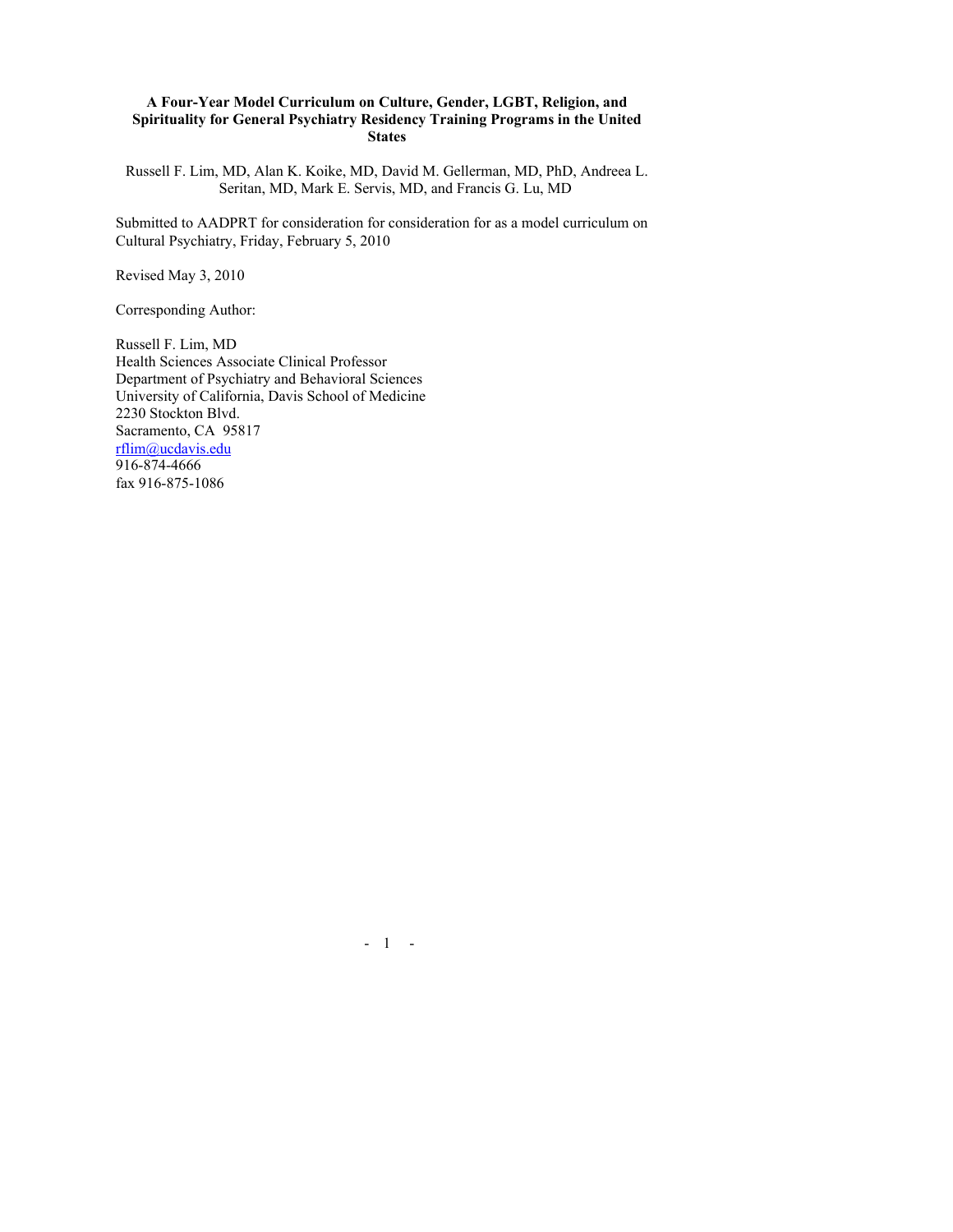#### **Introduction**

The increasing cultural diversity of the United States, as shown by the most recent U.S. Census data, requires that clinicians understand how cultural differences affect diagnosis and treatment. Between 1980 and 2000, the number of Asian Americans increased by 230%, American Indians by 139%, Hispanic Americans by 142%, and African Americans by 32%. In contrast, the Caucasian population increased by 11% (1). In addition, Accreditation Council of Graduate Medical Education (ACGME) requirements for psychiatric residents now include a familiarity with cultural assessment (2), and the Diagnostic and Statistical Manual, Fourth Edition, Text Revision (DSM-IV-TR) has added new emphasis to the influence of culture on diagnosis by including an Outline for Cultural Formulation (OCF) and a Glossary of Culture Bound Syndromes (3).

Recent publications, such as the Surgeon General's Supplement to the Report on Mental Health, "Culture, Race, and Ethnicity"(2001) (4), which states that "culture counts," and the Institute of Medicine's Unequal Treatment (2002) (5) indicate that ethnic minority patients have less access to services and receive a lower quality of medical and psychiatric treatment. Other documents such as the Culturally and Linguistically Appropriate Services (CLAS) Standards (fourteen system standards about culturally competent care, language access services and organizational supports for cultural competence) (6); the Center for Mental Health Services (CMHS) report*,*  Managed Mental Health Care Services for Four Underrepresented/Underserved Groups, (7); the California Endowment's reports Principles and Recommended Standards for Cultural Competence Education of Health Care Professionals – 2003 (8), A Manager's Guide to Cultural Competence Education for Health Care Professionals – 2003 (9), and

 $-2 -$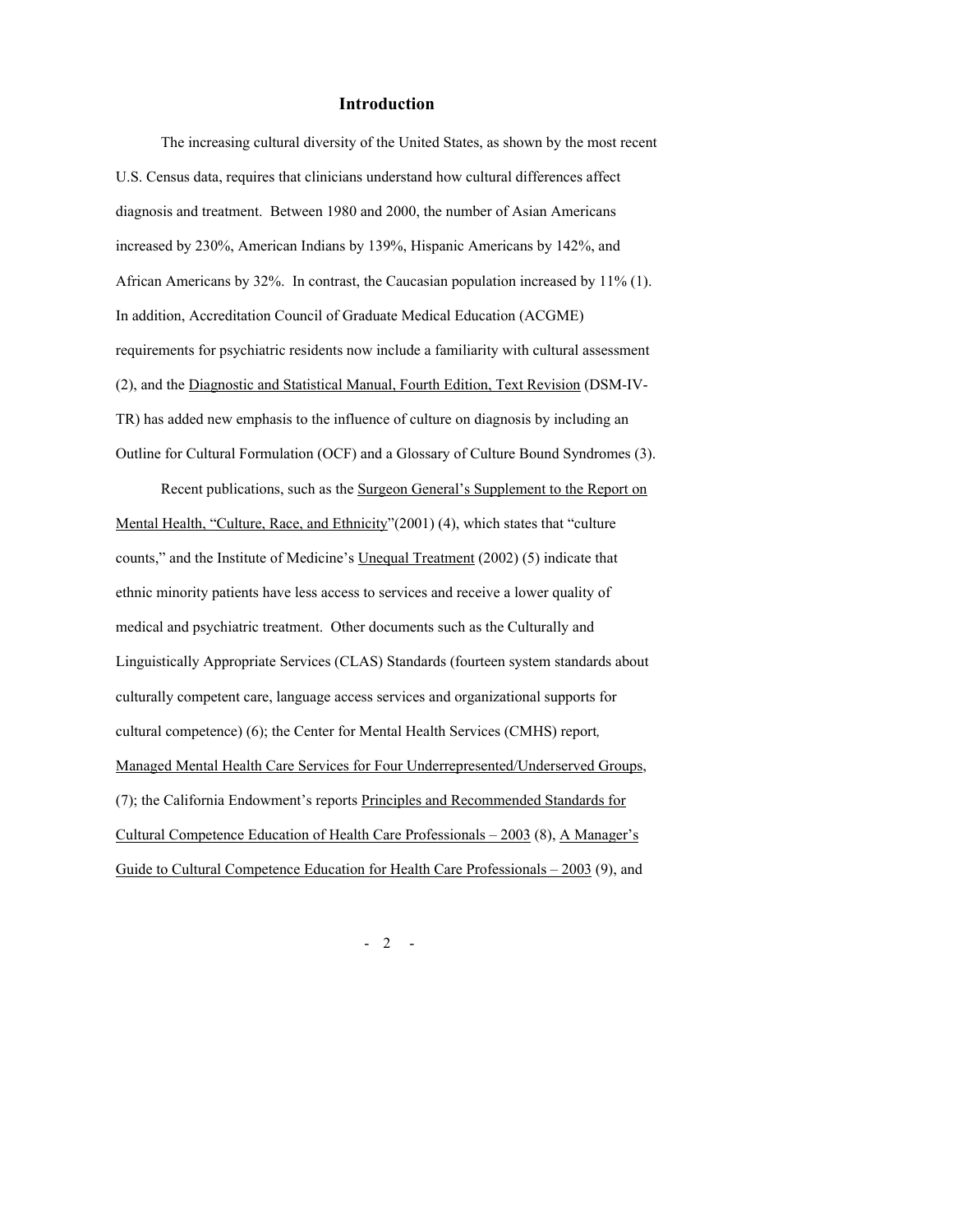Resources in Cultural Competence Education for Health Care Professionals – 2003 (10); the Commonwealth Fund Report (11); and the Clinical Manual of Cultural Psychiatry (12) suggest ways in which we can train health and mental health professionals to provide and to design culturally competent services, including evaluation of such services that are appropriate for underserved patients.

#### **Background Information and History**

We believe that the success of our cultural curriculum has been due to three factors: 1) A critical mass of committed ethnic minority faculty, 2) a supportive administration, and 3) a diverse patient population. The Diversity Advisory Committee (DAC) was founded in 1999 by its current Chair, Russell Lim, MD, to address and develop diversity issues within the UC Davis Department of Psychiatry and Behavioral Sciences. Our goals were to improve instruction in cultural competence in graduate and undergraduate medical education; improve services for ethnic minority patients by recruiting minority medical students, residents, and faculty; and to encourage scholarly work such as publications and research. DAC has also supported the development of a four-year Religion and Spirituality curriculum for the general psychiatry residency program, which received a Templeton Foundation Curricular Award in 2003, as part of a four-year Cultural Psychiatry curriculum. The American College of Psychiatrists (ACP) awarded its Creativity in Psychiatric Education in 2007 to the UC Davis Department of Psychiatry and Behavioral Sciences for the Diversity Advisory Committee. We have at least two Grand Rounds Speakers per year who present on issues in cultural psychiatry. Finally, we have conducted four successful Continuing Medical Education (CME) symposiums in the last nine years, co-sponsored a fifth last year, as well as a Faculty

- 3 -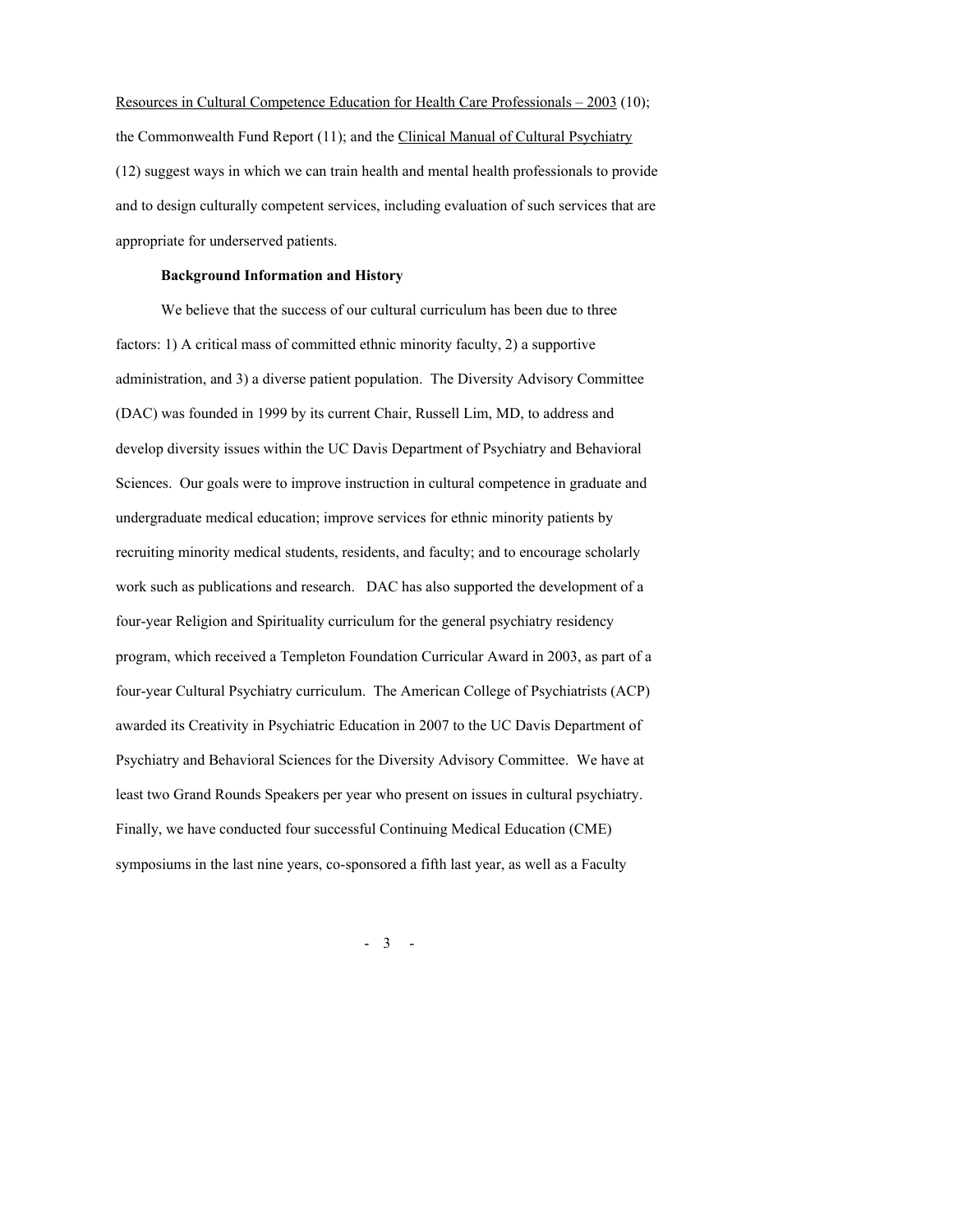Development Seminar that was held jointly with the University of California, San Francisco, on cultural psychiatry topics.

Our other goals have been to recruit minority undergraduates, medical students, residents and faculty to join the UC Davis School of Medicine and become teachers of cultural psychiatry. We are active in interviewing medical school applicants, residency applicants, and faculty applicants. DAC actively recruits residents to apply for the American Psychiatric Association (APA) Minority Fellowships, and we have had ten fellows in the last eleven years. We were also successful in recruiting Francis G. Lu, MD to be the Luke and Grace Kim Endowed Professor in Cultural Psychiatry.

Finally, DAC encourages academic scholarship. Members of DAC have received grants for research in geriatrics, and medical education and have published three articles and an editorial in a special issue of Academic Psychiatry on Culture and Psychiatric Education, and one in Adolescent Psychiatry, and have authored numerous book chapters, as well given presentations nationally. Three of our members have been honored for their contributions with the UC Davis Chancellor's Award for Diversity and Community.

The second key is administrative support. Our Chairman, Robert E. Hales, MD, MBA, has been supportive from the beginning, by providing both a budget for our grand rounds speakers, and providing us a seat on the Psychiatric Academic Council, which oversees the academic mission of the department. The Residency Training Director (Mark E. Servis, MD) has been equally supportive by allowing us to develop new required courses in the Residency program. DAC now has several representatives on the Training and Education Committee (TEC), which oversees residency training, including

 $-4 -$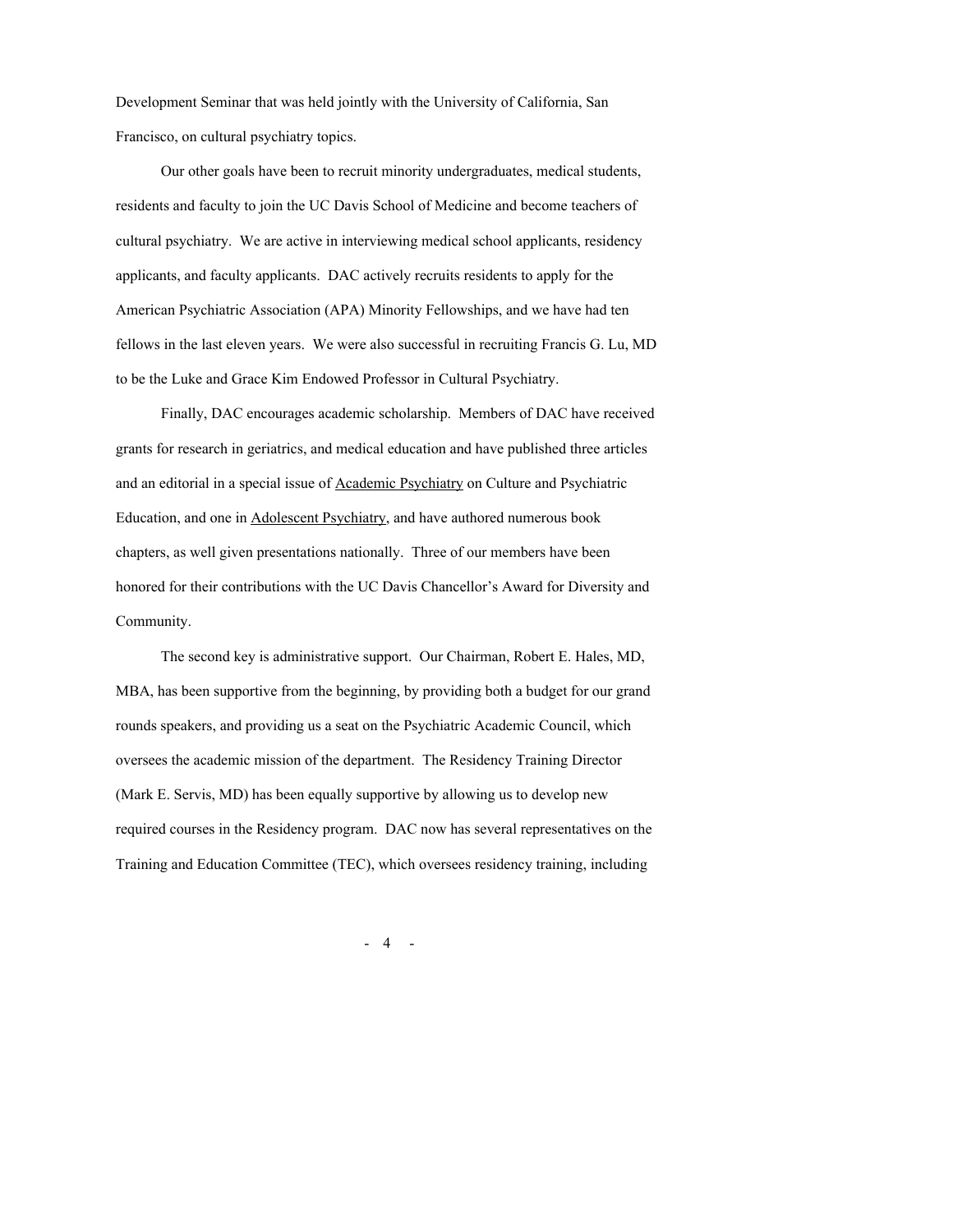curriculum. However, no program can be successful without a core group of faculty. DAC is an integral part of the infrastructure of the UCD Department of Psychiatry and Behavioral Sciences and provides needed support for critical programs. Finally, DAC is also an important part of the Dean's Council on Diversity, and we hope to bring more cultural competence to the medical center and medical school. DAC holds an annual retreat in August to review goals from the previous year and to set goals for the next. DAC meets monthly to encourage scholarly work and develop our projects agreed upon at the annual retreat.

The clinical population in Sacramento County lends relevance to our educational programs with its wide diversity of languages and cultures represented. For example, an article in Time magazine called Sacramento the most diverse city in the United States in September of 2002 (13). Sacramento County has seven threshold languages (Cantonese, Hmong, Lao, Mien, Russian, Spanish, Vietnamese), as defined by the California Cultural Competence Plan (14) as 5% of the Medicaid population or 3000 members, that speak that language, which is second only to Los Angeles County, which has eight. Yet few of the department's educational activities in 1998 addressed the issues of how to serve a culturally diverse population. We now feel that we can design and deliver a cultural curriculum that can develop attitudes that support culturally competent care, teach important cultural specific knowledge, and encourage the development of culturally generic skills that lead to culturally appropriate assessment and treatment. Other programs should perform a similar needs analysis of their patient population prior to implementing a cultural competence curriculum, and make changes as their needs are discovered and their resources are identified and developed.

- 5 -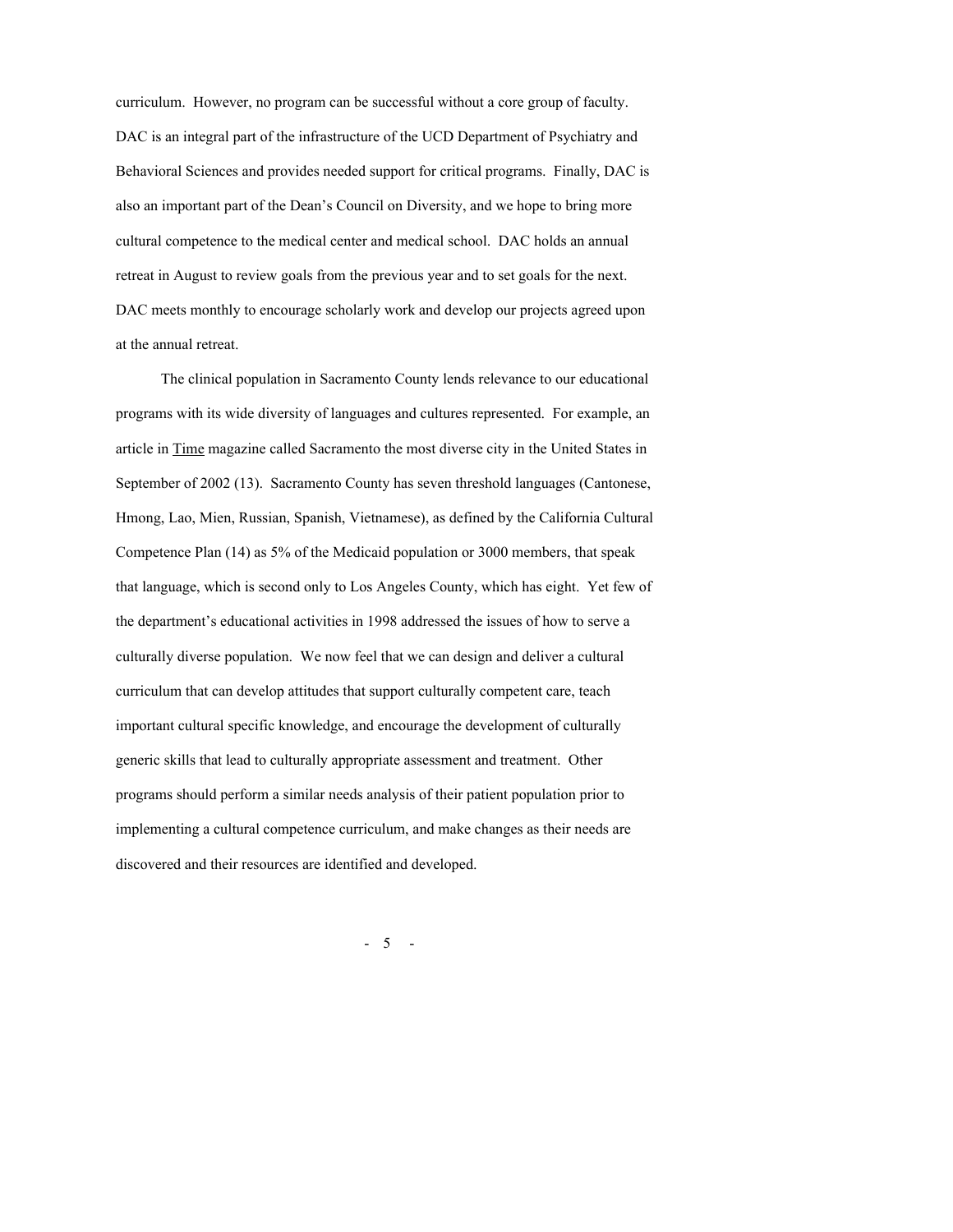Our approach can be stated simply as four guiding principles: 1) teach attitudes that value acceptance of diverse cultural beliefs and worldviews, 2) demonstrate skills that are culture generic, 3) teach knowledge that is culture specific, and 4) teach culturally adapted techniques that are supported by evidence in peer-reviewed journals. The sources for our inspiration are many, and this model curriculum represents the best of what we have created in other settings added on to the original ACP award-winning curriculum. We owe a great debt to the dedicated teachers that served as faculty in the APA Annual Meeting Continuing Medical Education (CME) course entitled DSM-IV Cultural Formulations: Assessment and Treatment, that the first author (RFL) directed annually for thirteen years that led to the publication of the book Clinical Manual of Cultural Psychiatry, which was based on the assumption that the use of the DSM-IV OCF, along with culturally based knowledge would help to develop cultural competence. We also acknowledge material developed and inspired by Sunita Mutha and Mary Walton in their annual seminar at UCSF, Addressing Health Disparities: Cultural Competency Faculty Development Program (15), which in turn inspired our second APA Annual Meeting CME Course, Culturally Appropriate Assessment Made Incredibly Clear- A Skills-based Course with Hands-On Experiences.

While the UC Davis cultural psychiatry curriculum is designed to be relevant for the culturally diverse patient population seen by our general psychiatry residents, we acknowledge there are inadequacies. To generalize its use in other general psychiatry residency programs, as well as address under-represented topics, we have added sections on Native American and LGBT topics to our model. The limitations to applying our curriculum are that the curriculum should be tailored to the patient population seen, and

- 6 -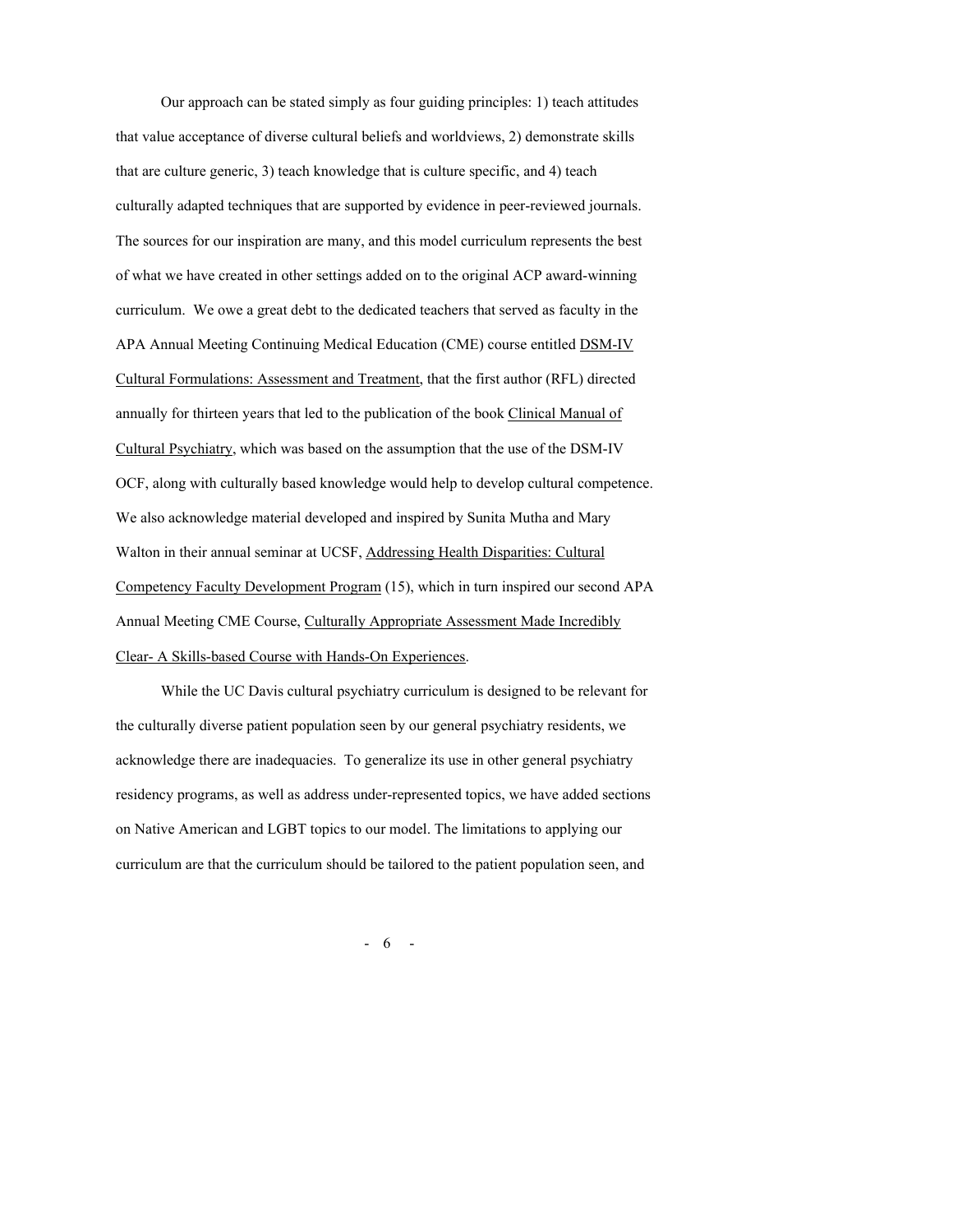be taught by faculty experienced with working with the identified ethnic groups.

Teaching all of the included material may exceed the available time in the residency

curriculum. In that case, we would suggest the prioritization of mental health disparities,

attitude development, skills development, general informational sessions, and cultural

formulation presentations. We would also suggest prioritizing the films, perhaps

omitting most films except The Color of Fear, in the most time-limited scenario. Some

of the psychotherapy material may be incorporated in a case conference format using the

DSM-IV-TR OCF, which would not take up any extra curricular time, as case

conferences are not thought of as being part of the formal didactic curriculum.

#### **References**

- (1) CensusScope: 2000, http://www.censusscope.org/us/chart\_race.html , accessed February 5, 2010
- (2) Accreditation Council of Graduate Medical Education: ACGME Program Requirements for Graduate Medical Education in Psychiatry 2007. http://www.acgme.org/acWebsite/downloads/RRC\_progReq/400pr07012007.pdf. accessed February 6, 2008
- (3) American Psychiatric Association: Diagnostic and Statistical Manual, Fourth Edition, Text Revision (DSM-IV-TR), APA, Washington, DC, 2000
- (4) United States Department of Health and Human Services: Culture, Race, and Ethnicity: A Supplement to Mental Health a Report of the Surgeon General, 2001, http://www.surgeongeneral.gov/library/mentalhealth/cre/, accessed February 5, 2010
- (5) Smedley BD, Stith AY, Nelson AR: Unequal Treatment: What Health Care Providers Need to Know About Racial and Ethic Disparities in Healthcare*.* National Academy Press, 2002, http://www.nap.edu/catalog/10260.html, accessed February 5, 2010
- (6) Office of Minority Health: Culturally and Linguistically Appropriate Services (CLAS) standards, 2000, http://www.omhrc.gov/clas/indexfinal.htm, accessed February 5, 2010
- (7) SAMHSA: Cultural Competence Standards in Managed Care Mental Health Services: Four Underserved/Underrepresented Racial/Ethnic Groups. SMA00-3457, 2001, http://mentalhealth.samhsa.gov/publications/allpubs/SMA00- 3457/preface.asp, accessed February 5, 2010
- (8) California Endowment: Principles and Recommended Standards for Cultural Competence Education of Health Care Professionals – 2003a,

- 7 -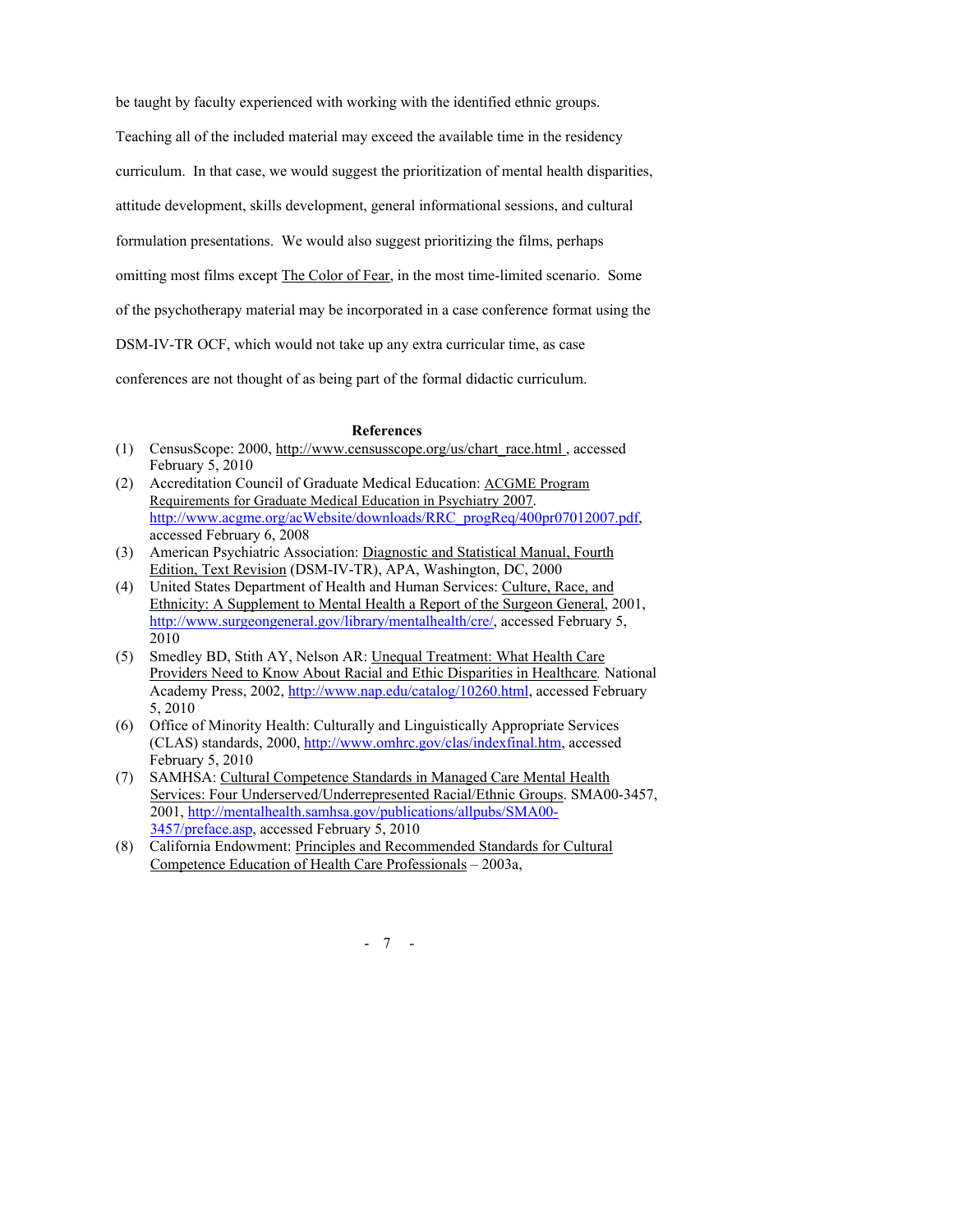http://www.calendow.org/Collection\_Publications.aspx?coll\_id=26&ItemID=316, click "View Report" below description, accessed February 5, 2010

- (9) California Endowment: A Manager's Guide to Cultural Competence Education for Health Care Professionals. 2003b, http://www.calendow.org/Collection\_Publications.aspx?coll\_id=26&ItemID=316, click "View Report" below description, accessed February 5, 2010
- (10) California Endowment: Resources in Cultural Competence Education for Health Care Professionals. 2003c, http://www.calendow.org/Collection\_Publications.aspx?coll\_id=26&ItemID=316, click "View Report" below description, accessed February 5, 2010
- (11) Betancourt, JR Green AR, Carrillo JE: Cultural Competence in Health Care: Emerging Frameworks and Practical Approaches. The Commonwealth Fund, October 2002, http://www.commonwealthfund.org/usr\_doc/betancourt\_culturalcompetence\_576.p df, accessed February 05, 2010
- (12) Lim RF, ed.: Clinical Manual of Cultural Psychiatry. Arlington, VA: APPI, 2006
- (13) Stodghill R, and Bower A: Welcome to America's Most Diverse City. Time, Sunday, August 25, 2002,

http://www.time.com/time/nation/article/0,8599,340694,00.html, accessed February 3, 2010

- (14) [California] DMH (Department of Mental Health) Information Notice No: 02-03. Addendum for Implementation Plan for Phase II Consolidation of Medi-Cal Specialty Mental Health Services -- Cultural Competence Plan Requirements; 2003, superseding [California] DMH Information Notice No: 97-14. Addendum for implementation plan for phase II consolidation of Medi-Cal specialty mental health services--cultural competence plan requirements, 1997. http://www.dmh.cahwnet.gov/DMHDocs/docs/notices02/02-03\_Enclosure.pdf, accessed February 16, 2008
- (15) Mutha S, Walton N: Addressing Health Disparities: Cultural Competency Faculty Development Program, https://www.cme.ucsf.edu/cme/CourseDetail.aspx?coursenumber=MMC09019, accessed February 4, 2010

### **Goals:**

1. To fulfill 2007 ACGME RRC accreditation standards for general psychiatry residency programs that focus on sociocultural issues (underlined and in italics) for five of the six core competencies as follows:

1) Patient care

a) "Residents must have supervised experience in the evaluation and treatment of patients. *These patients should be of different ages and gender from across the life cycle and from a variety of ethnic, racial, sociocultural, and economic backgrounds*." b) "Residents should develop competence in formulating a clinical diagnosis for patients by conducting patient interviews, eliciting a clear and accurate history; performing physical, neurological, and mental status examination, including appropriate

- 8 -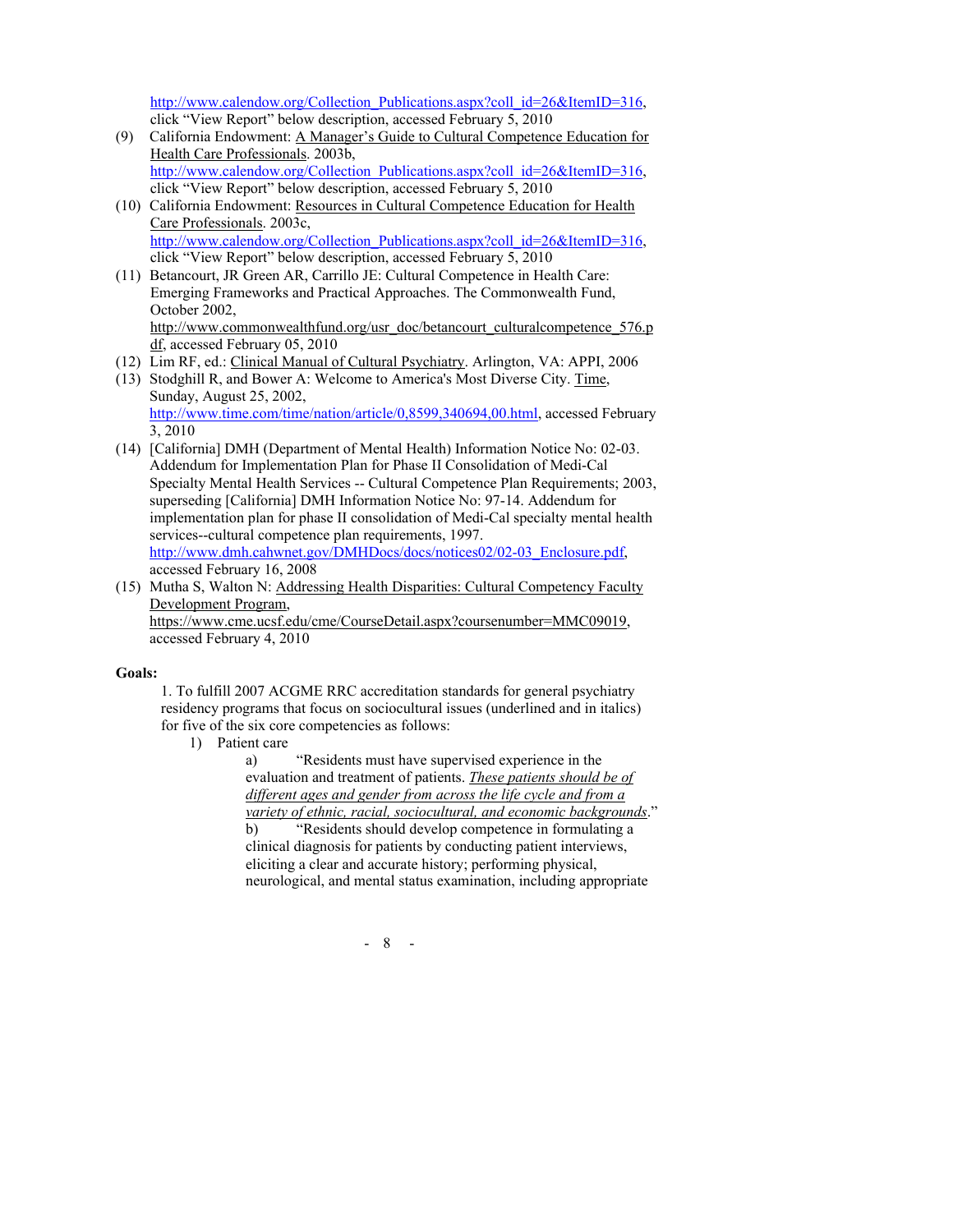diagnostic studies; completing a systematic recording of findings; *relating history and clinical findings to* the relevant biological psychological, behavioral, and *sociocultural issues associated with etiology and treatment*"

### 2) Medical knowledge

"The didactic curriculum must include the following specific components:"

a) "the biological, genetic, psychological, *sociocultural, economic, ethnic, gender, religious/spiritual, sexual orientation, and family factors* that significantly influence physical and psychological *development throughout the life cycle*"

b) "the fundamental *principles of the epidemiology, etiologies, diagnosis, treatment, and prevention of all major psychiatric disorders* in the current standard diagnostic statistical manual, including the biological, psychological, *sociocultural*, and iatrogenic *factors that affect the prevention, incidence, prevalence and long-term course and treatment of psychiatric disorders and conditions*"

c) "an understanding of American culture and subcultures, particularly those found in the patient community associated with the educational program, with *specific focus for residents with cultural backgrounds that are different from those of their patients*"

d) "[the] use of *case formulation* that includes neurobiological, phenomenological, psychological, and *sociocultural issues involved in diagnosis and management of cases*"

3) Interpersonal and communication skills

a) "Residents are expected to…. *communicate effectively* …, with patients, their families, and the public across a broad range of socioeconomic and cultural backgrounds"

b) "[Residents need to proficient at] *demonstrating sensitivity and responsiveness* to a diverse patient population, including but not limited to, diversity in gender, age, culture, race, religion, disabilities, and sexual orientation"

4) Professionalism

a) "Residents are expected to demonstrate… *sensitivity and responsiveness* to a diverse patient population, including but not limited to, diversity in gender, age, culture, race, religion, disabilities, and sexual orientation."

5) Systems-based practice

a) "Residents are expected to *advocate for quality patient care and assisting patients in dealing with system complexities, including disparity in mental health care*"

Summarizing, our goals are:

1. To have trainees understand the impact of culture on assessment/formulation,

- 9 -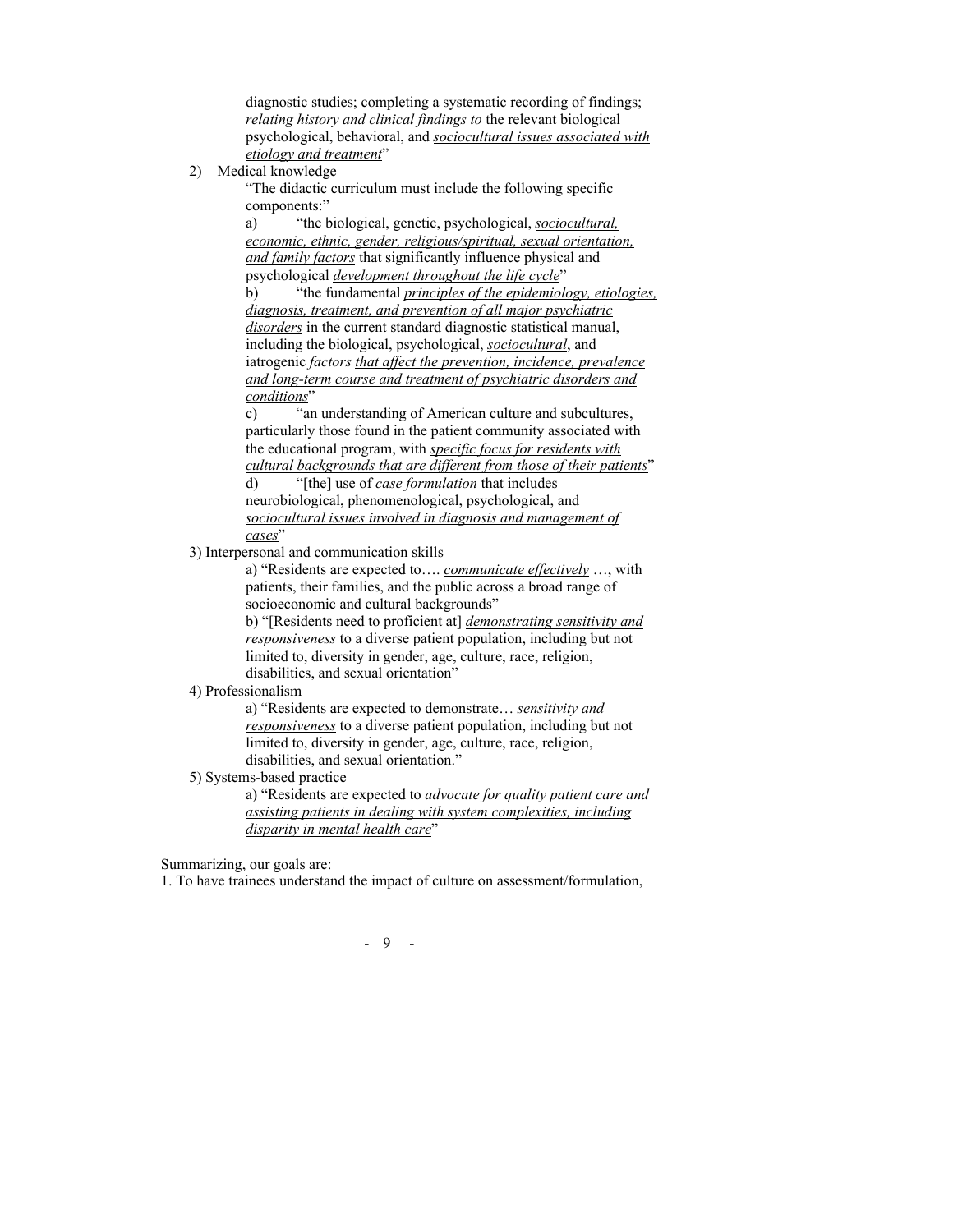diagnosis and treatment of mental disorders

2. To improve treatment outcomes of all patients by effectively bridging the patient's worldview and the clinician's treatment plan and collaborating with the patient's social network

3. To reduce mental health disparities by teaching trainees specific skills and knowledge to effectively treat all under-served groups

## **Objectives:**

## **Skills**:

## **Year One-Introduction to Cultural Psychiatry**

1. To understand one's own cultural identity

## **Year Two-Cultural Psychiatry**

- 2. To able to use the DSM-IV-TR OCF to inform the clinical interview, which includes many of the goals listed below
- 3. To assess a cultural identity
- 4. To assess an explanatory model
- 5. To assess religious/spiritual issues relevant to patient care
- 6. To interview patients regarding their spiritual/religious values, beliefs, and practices with empathy and sensitivity, and incorporate religious, spiritual and cultural issues in the differential diagnosis, case formulation and treatment plan of patients when appropriate
- 7. To assess cultural stressors and supports
- 8. To assess the culture elements of the relationship between the patient and clinician
- 9. To be able to use an interpreter effectively
- 10. To be able to recognize the impact of culture on symptom presentation and assessment
- 11. To be able to recognize the impact of culture on treatment planning

## **Year Three-Psychotherapy and Culture**

12. To understand how to adapt cognitive therapy and supportive therapy to underserved populations, such as Cambodians and **Hispanics** 

### **Year Four- Advanced Cultural Psychiatry**

- 13. To write and present a case presentation using the DSM-IV-TR **OCF**
- 14. To be able to use a cultural consultant

## **Attitudes:**

# **Year One**

- 1. To understand their own cultural identity
- 2. To begin to understand one's own cultural systems
- 3. To develop awareness and acceptance of differences between their own worldview and those of others

# - 10 -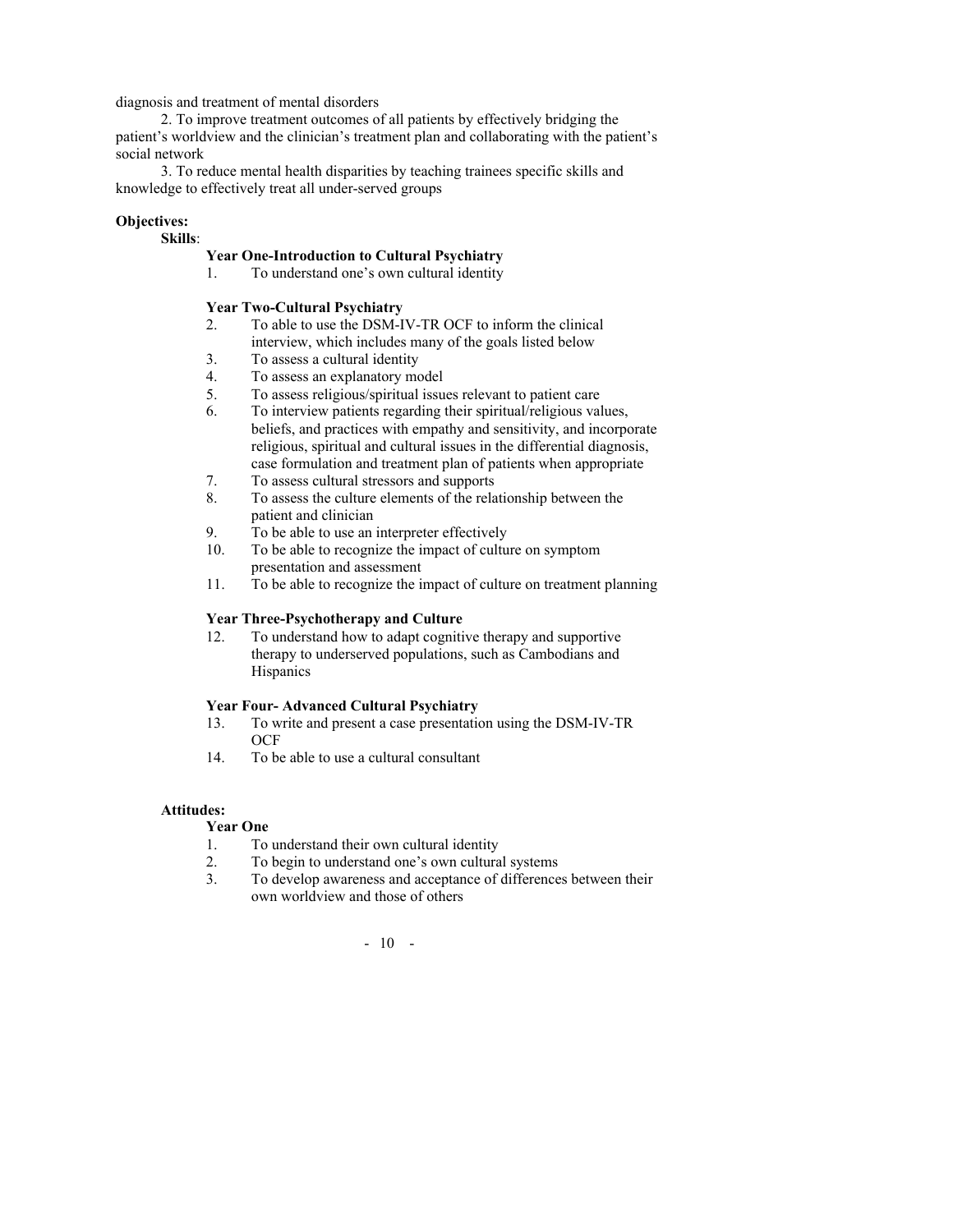- 4. To understand how to take a spiritual/religious history and when to ask for a more thorough assessment
- 5. To be aware of one's own spiritual experiences and values, and be willing to overcome personal biases and discomfort in addressing spiritual/religious issues in patient care
- 6. To appreciate spiritual and religious diversity of their patients and colleagues, while being sensitive and responsive of patients from a variety of religious and spiritual backgrounds
- 7. To be respectful of the services provided by chaplains, clergy, and spiritual leaders, including a willingness to collaborate in the medical and emotional care of patients who are ill and/or dying, and their families
- 8. To understand the culture of medicine and its impact on one's work and life

## **Year Two**

9. To understanding the impact of racism, sexism, heterosexism, and religious bias on patient's lives

## **Knowledge**: To understand the following topic areas

## **Year One**

## **Introduction to spirituality and religion in psychiatry**

- 1. The various ways of defining the terms "spiritual" and "religious"
- 2. The research data on spiritual and religious beliefs and practices on health care, especially mental health
- 3. The spiritual and religious worldviews that may be harmful or distorted, and determine appropriate interventions and referrals
- 4. Approaches to critically assess and discuss the methodologies and conclusions of the research data on spirituality and health care

### **Year Two-A Background History for Cultural Competence**

- 1. Describe disparities in mental health treatment based on ethnicity
- 2. Definitions of common terms such as cultural competence, diversity, culture, race, ethnicity, linguistic access, mental health and healthcare disparities
- 3. Use primary sources to describe the evidence for mental health and healthcare disparities
- 4. Describe pertinent national and state regulations and policies regarding culturally and linguistically appropriate health care and services (i.e., USDHHS, Office of Minority Health (CLAS), Office of Civil Rights, LEP)
- 5. Describe how culture shapes health beliefs and values
- 6. Describe how culture affects help-seeking behaviors and decisionmaking
- 7. Discuss how cross-cultural communication and medical

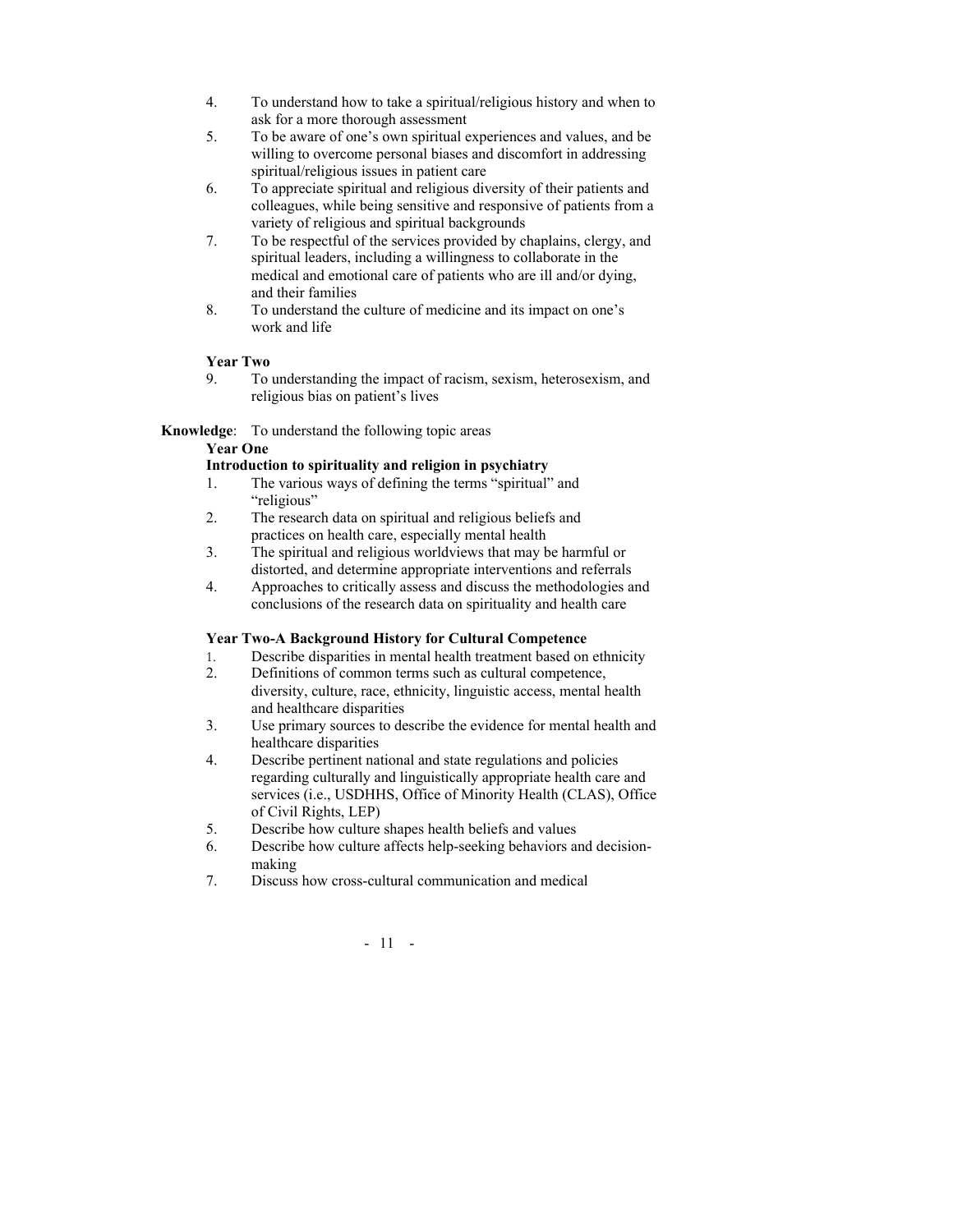interpreters can affect the use of health services and outcomes

- 8. Rationale for using an interpreter
	- a. Improving the quality of care
	- b. Better health outcomes
	- c. Compliance with legal regulations (i.e., Title VI of the Civil Rights Act)
- 9. The resident will learn culture specific knowledge about patient populations generally seen, such as historical facts such as reasons for immigration, and basic cultural beliefs and cultural gender and family roles, as well as differing cultural presentations of illness and culture bound syndromes concerning:
	- a. African Americans
	- b. Asian Americans
	- c. Hispanic Americans
	- d. Native Americans
	- e. LGBT individuals
	- f. Women's' Health and Mental Health
- 10. The effect of race/ethnicity on pharmacology
- 11. Cultural aspects of depression

### **Year Three**

- 12. Understand how to formulate psychotherapy cases by stages of acculturation, racial identity, self identity, and communication styles
- 13. Learn psychotherapy techniques to use with patients from diverse cultures
- 14. Be able to identify intra-ethnic and inter-ethnic transference and counter transference
- 15. The effect of race/ethnicity, gender, and sexual orientation, amongst other cultural identity variables in psychotherapy with:
	- a. African Americans
	- b. Asian Americans
	- c. Hispanic Americans
	- d. Native Americans
	- e. LGBT individuals
	- f. Women

### **Spiritual/religious issues in psychotherapy**

- 1. Recognize when exploration of spiritual/religious issues may be valuable
- 2. Understand the difference between healthy and normative spiritual or religious phenomenon from that which is unhealthy and psychopathological
- 3. Understand the value of patients' spirituality/religion as a source of strength/support and positive coping, versus a source of stress and negative coping

- 12 -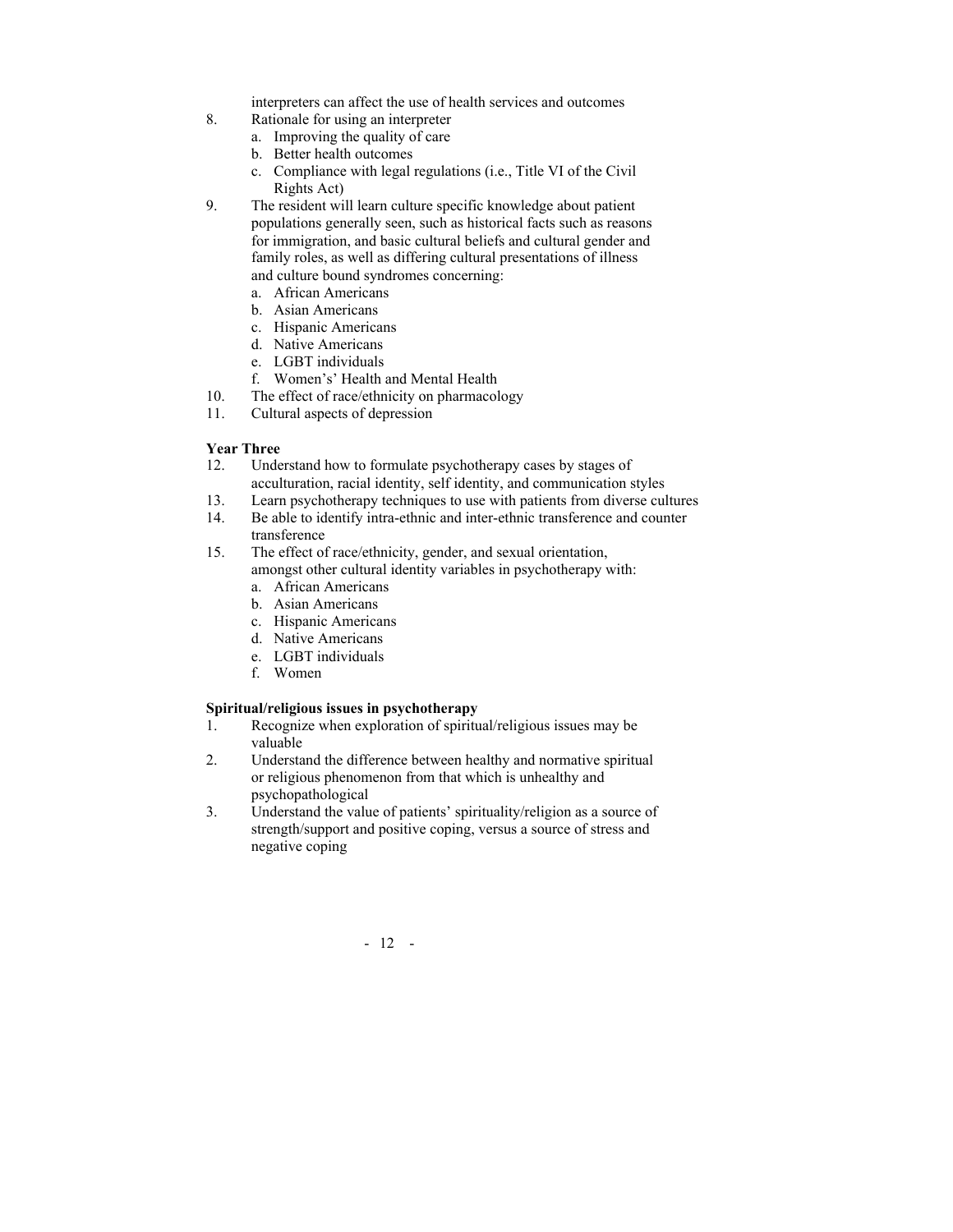- 4. Understand types of transference and counter-transference that may occur when exploring spiritual and religious issues with patients, and its effect upon therapy
- 5. Interview patients regarding their spiritual or religious values, beliefs, and practices with empathy and respect
- 6. Incorporate spiritual/religious issues in the differential diagnosis, case formulation, and treatment plan of patients, when appropriate
- 7. Address issues of transference and counter-transference, and determine appropriate interventions, including when the therapist's religious/spiritual affiliations are questioned
- 8. Be aware of one's own spiritual/religious experiences and values, and how it may influence their consideration of the spiritual/ religious issues of patients
- 9. Recognize when patients may benefit from either further spiritual/religious assessment and from utilizing religious or spiritual resources, including referral to clergy or pastoral counseling

## **Advanced Cultural Psychiatry- PGY-4**

- 1. The resident will be able to write and present a case in the DSM -IV-TR OCF.
- 2. The resident will be able to use a cultural consultant to further explore a case from his or her own caseload.

# **Bibliography-Resources**

- 1. Accreditation Council for Graduate Medical Education: Residency Review Committee, Guidelines for Psychiatric Residencies, 2007. Available at www.acgme.org/acWebsite/downloads/RRC\_progReq/ 400pr07012007.pdf, 2007
- 2. SAMHSA: Cultural Competence Standards in Managed Care Mental Health Services: Four Underserved/Underrepresented Racial/Ethnic Groups, http://mentalhealth.samhsa.gov/publications/allpubs/sma00- 3457/, 2001
- 3. Smedly BD, Stith AY, Nelson AR (Eds.): Unequal Treatment: Confronting Racial and Ethnic Disparities in Health Care. Washington, DC: National Academy Press. 2003
- 4. Lurhmann TM: Of Two Minds: An Anthropologist Looks at American Psychiatry. New York, NY: Random House, 2001
- 5. Pinderhughes E: Understanding Race, Ethnicity, and Power: The Key to Efficacy on Clinical Practice. New York, NY: Free Press, 1989
- 6. Koenig H: Spirituality in Patient Care: Why, How, When, and What, 2nd Edition, Philadelphia, PA: Templeton Foundation Press, 2006
- 7. Koenig, HG and Sloan, RP. Pro & Con: Should physicians conduct spiritual histories of their patients? Clinical Psychiatric News, Volume 32, Issue 3, Page 20, 2004
- 8. Pulchalski C: Spiritual assessment in clinical practice. Psychiatric Annals,

- 13 -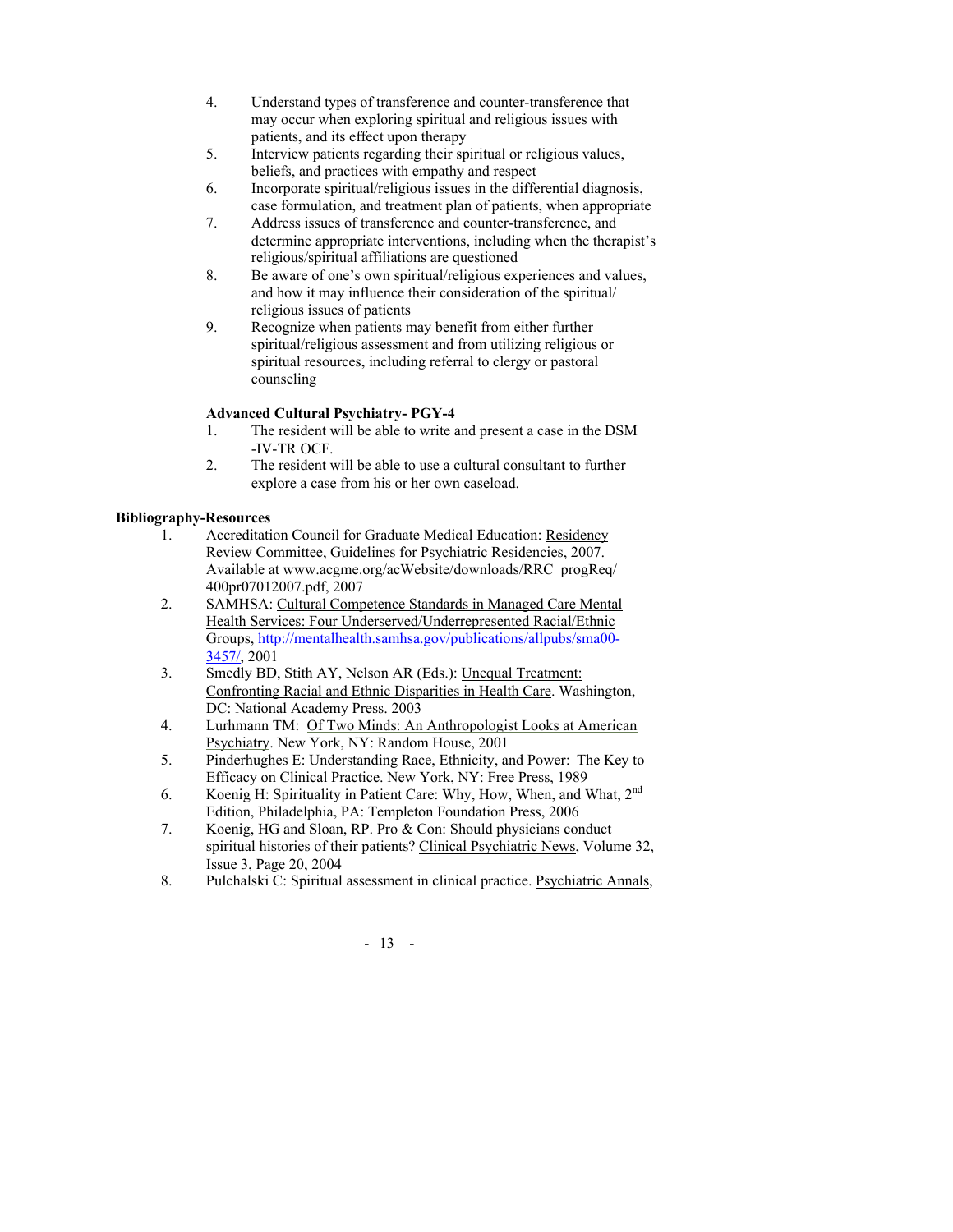36: 150-5, 2006

- 9. Lim RF, Lu FG, Hilty DM: The Impact of Social Inequalities on Health Care. In Behavior and Medicine, 5th Edition, In Wedding D, Stuber ML, (Eds.) Cambridge, MA: Hogrefe and Huber, 2010
- 10. Lim RF: The Role of Cultural Competence. In Ruiz P, Primm A, (Eds.) Disparities in Psychiatric Care: Clinical and Cross-Cultural Perspectives. Philadelphia, PA: Wolters Kluwer/Lippincott, Williams and Wilkens, 2010
- 11. Brach C, Fraserirector I: Can cultural competency reduce racial and ethnic health disparities? A review and conceptual model. Medical Care Research Review*, 57* (Suppl), 181–217, 2000
- 12. USDHHS: Mental Health: Culture, Race, and Ethnicity: A Supplement to Mental Health: A Report of the Surgeon General. Rockville, MD: USDHHS, Public Health Service, Office of the Surgeon General, 2001
- 13. American Psychiatric Association: Appendix I: Outline for cultural formulation and glossary of culture-bound syndromes, in American Psychiatric Association: Diagnostic and Statistical Manual, 4th Ed, Text Revision. Washington, DC: APA, 2000, pp 897–903
- 14. Lim RF, (Ed.): Clinical Manual of Cultural Psychiatry. Arlington, VA: APPI, 2006
- 15. Lim RF, Kramer EJ: Culturally Informed Mental Health Assessment: Using the DSM-IV-TR Outline for Cultural Formulation, Davis, CA: UC Davis Department of Psychiatry and Behavioral Sciences, 2010
- 16. Kleinman A, Eisenberg L, Good B: Culture, illness, and care: clinical lessons from anthropologic and cross-cultural research. Ann Intern Med 88: 251-258, 1978
- 17. Adebimpe VR: Overview: white norms and psychiatric diagnosis of black patients. Am J Psychiatry; 138:279-285, 1981
- 18. Lim RF, Ton H: Depression and culture: Implications for the assessment and treatment of patients of diverse ethnicities. Depression: Mind and Body, 4:2; 42-50, 2008
- 19. Association of Gay and Lesbian Psychiatrists and Group for the Advancement of Psychiatry, LGBT (Lesbian, Gay, Bisexual, and Transgender) Curriculum, http://www.aglp.org/gap/, accessed, January 31, 2010
- 20. Lim RF, Diamond RJ, Chang JB, Primm AB, Lu FG: Using non-feature films to teach diversity, cultural competence, and the DSM-IV-TR outline for cultural formulation. Acad Psychiatry, 32: 291-298, 2008.
- 21. Lee MW: The Color of Fear. Berkeley, CA: Stir Fry Productions, 1995
- 22. Daniel Karslake: For The Bible Tells Me So. New York, NY: First Run Features, 2007
- 23. PBS Video: The Pill. Alexandria, VA: PBS Video, 2003
- 24. PBS Video: Frontline: The Alternative Fix. Alexandria, VA: PBS Video, 2003
- 25. Lu FG, Koskoff H: The Culture of Emotions. Boston: Fanlight Productions, Brooklyn, NY, 2002

- 14 -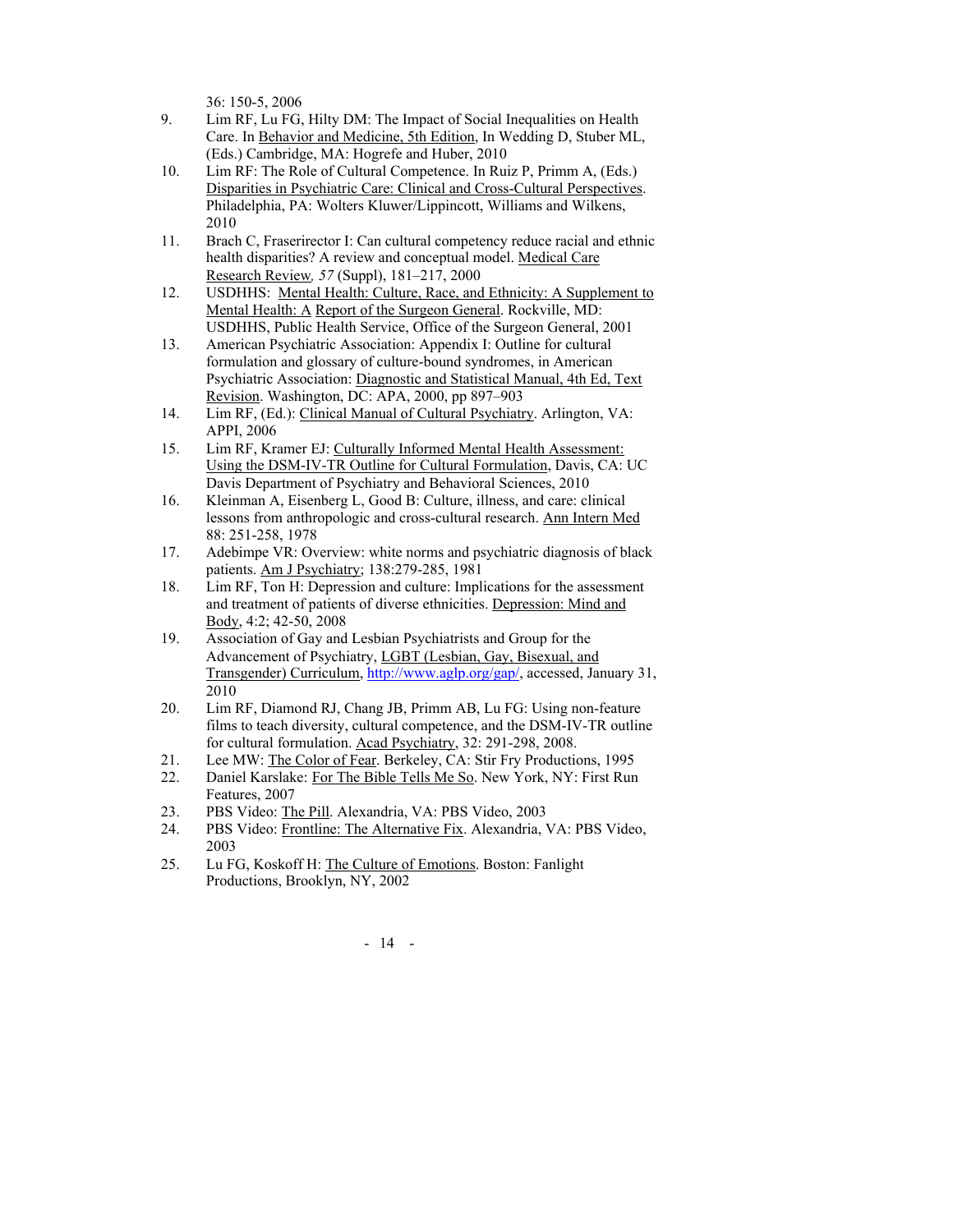- 26. Ton H, Lim RF: The assessment of culturally diverse individuals. In Lim RF (Ed.): Clinical Manual of Cultural Psychiatry. Arlington, VA: APPI, 2006, pp 3-42
- 27. Caraballo A, Hamid H, Lee JR, McQuery JD, Rho Y, Kramer EJ, Lim RF, Lu FG: A resident's guide to cultural formulation. In Lim RF (Ed.): Clinical Manual of Cultural Psychiatry. Arlington, VA: APPI. 2006, pp 243-71
- 28. Hays PA: Addressing Cultural Complexities in Practice: Assessment, Diagnosis, and Therapy, 2<sup>nd</sup> edition, Washington, DC: American Psychological Association Press, 2007
- 29. Lee E: Cross-cultural communication: therapeutic use of interpreters. In Lee E (Ed.): Working with Asian Americans: A Guide for Clinicians. New York: Guilford. 1997, pp 477–489
- 30. Mutha S, Allen C, Welsh M: Toward Culturally Competent Care: A Toolbox For Teaching Communication Strategies. San Francisco, CA: UCSF Center for the Health Professions. 2002
- 31. Primm AB: Issues in the assessment and treatment of African-American patients. In Lim RF (Ed.): Clinical Manual of Cultural Psychiatry. Arlington, VA: APPI. 2006, pp 35-68
- 32. Du N: Issues in the assessment and treatment of Asian-American patients. In Lim RF (Ed.): Clinical Manual of Cultural Psychiatry. Arlington, VA: APPI, 2006, pp 69-117
- 33. Laria AJ, Lewis Fernandez R: Latino patients. In Lim RF (Ed.): Clinical Manual of Cultural Psychiatry. Arlington, VA: APPI. 2006, pp 119-173
- 34. Fleming CM: American Indian and Alaska Native patients. In Lim RF (Ed.): Clinical Manual of Cultural Psychiatry. Arlington, VA: APPI, 2006. pp 175-203
- 35. Smith MW: Ethnopsychopharmacology, In Lim RF (Ed.): Clinical Manual of Cultural Psychiatry. Arlington, VA: APPI, 2006, pp 207-37
- 36. Culhane-Pera K, Vawter DE, Solberg MM: Healing by Heart: Clinical and Ethical Case Stories of Hmong Families and Western Providers. Atlanta, GA: Vanderbilt University Press, 2003
- 37. Bland I: The Cross-Cultural Therapeutic Alliance: the African-American Client: http://www.unitedlearning.com/ Distributed by United Learning (previously The Altschul Group), 1560 Sherman Ave., Suite 100, Evanston, IL 60201, 1994
- 38. Kinzie, JD: Psychotherapy for massively traumatized refugees: the therapist variable. American Journal of Psychotherapy, 55:475-490, 2001
- 39. Hinton DE, Otto MW: Symptom presentation and symptom meaning among traumatized Cambodian refugees: relevance to a somatically focused cognitive-behavioral therapy. Cognitive and Behavioral Practice, Volume 13, Issue 4, November 2006, Pages 249 - 260
- 40. Otto MW, Hinton DE: Modifying exposure-based CBT for Cambodian refugees with posttraumatic stress disorder. Cognitive and Behavioral Practice, Volume 13, Issue 4, November 2006, Pages 261-270
- 41. Interian A, Díaz-Martínez, AM: Considerations for culturally competent

- 15 -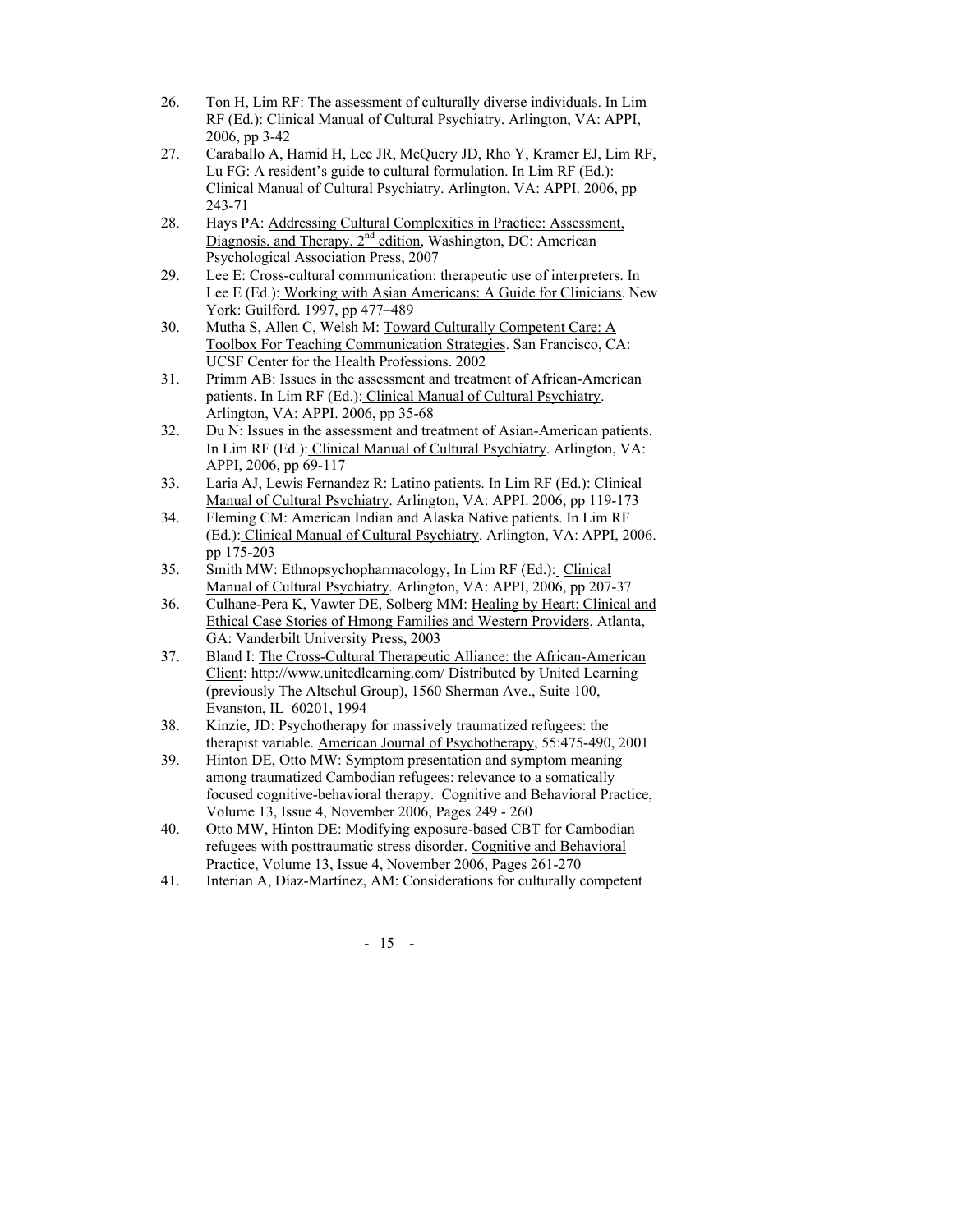cognitive-behavioral therapy for depression with Hispanic patients. Cognitive and Behavioral Practice, 14:1, 2007, Pages 84-97

- 42. Gone, JP: Psychotherapy and traditional healing for American Indians: Exploring the prospects for therapeutic integration. The Counseling Psychologist. 38: 2, 166-235, 2010
- 43. Koenig, HG and Pritchett, J. Religion and psychotherapy. In, Koenig, HG (Ed.) Handbook of Religion and Mental Health. San Diego: Academic Press, 1998
- 44. McAuliffe G, et al: Culturally Alert Counseling: A Comprehensive Introduction. (DVD included with book). Thousand Oaks, CA: Sage Publications, 2008
- 45. Romans SE and Seeman MV: Women's Mental Health: A Life Cycle Approach. Philadelphia, PA: Lippincott Williams and Wilkins, 2006
- 46. Arredondo P: Multicultural Counseling Video Series: Counseling Latina/Latino Clients, Washington, DC: American Psychological Association, 2005
- 47. Arredondo PM: Latina/Latino Counseling & Psychotherapy: Specifics of Practice for Counseling with Latina/os - North Amherst, MA: Microtraining Associates, 1994
- 48. Gill RM, Vasquez CI: The Maria Paradox, New York, NY: G. Putnam's Sons, 1996
- 49. Parham TA: Multicultural Counseling Video Series: Working With African American Clients, Washington, DC: American Psychological Association, 2005
- 50. Parham TA: Managing Therapeutic Issues with African-American Clients. North Amherst, MA: Microtraining Associates, 1992
- 51. Parham TA: Counseling Persons of African Descent: Raising the Bar of Practitioner Competence. Thousand Oaks, CA: Sage Publications, 2002
- 52. Lu FG: Saving Face: Recognizing and Managing the Stigma of Mental Illness in Asian Americans. Sacramento, CA: Mental Health Association in California,  $1127 \frac{11}{\text{th}}$  Street, Suite 925, Sacramento, CA 95814, see http://www.mhac.org/barriers/antistigma.cfm
- 53. Tseng WS, Strelzer J: Culture and Psychotherapy: A Guide to Clinical Practice. Washington, DC: American Psychiatric Press, Inc., 2001
- 54. Bhui K, Morgan N: Effective psychotherapy in a racially and culturally diverse society, Advances in Psychiatric Treatment*,* 13: 187-193, 2007
- 55. Cardemil EV, Battle C: Guess who's coming to therapy? Getting comfortable with conversations about race and ethnicity in psychotherapy. Professional Psychology: Research & Practice, 34, 278-286, 2003
- 56. Comas-Diaz L, Jacobsen FM: Ethnocultural transference and countertransference in the therapeutic dyad. Am J Orthopsychiatry*,* 61:392–402, 1991
- 57. Hsu J, Tseng, WS: Intercultural psychotherapy. Archives of General Psychiatry, 27, 700–705, 1972
- 58. Kirmayer LJ: Psychotherapy and the cultural concept of the person. Trancult Psychiatry*,* 44: 232-257, 2007

- 16 -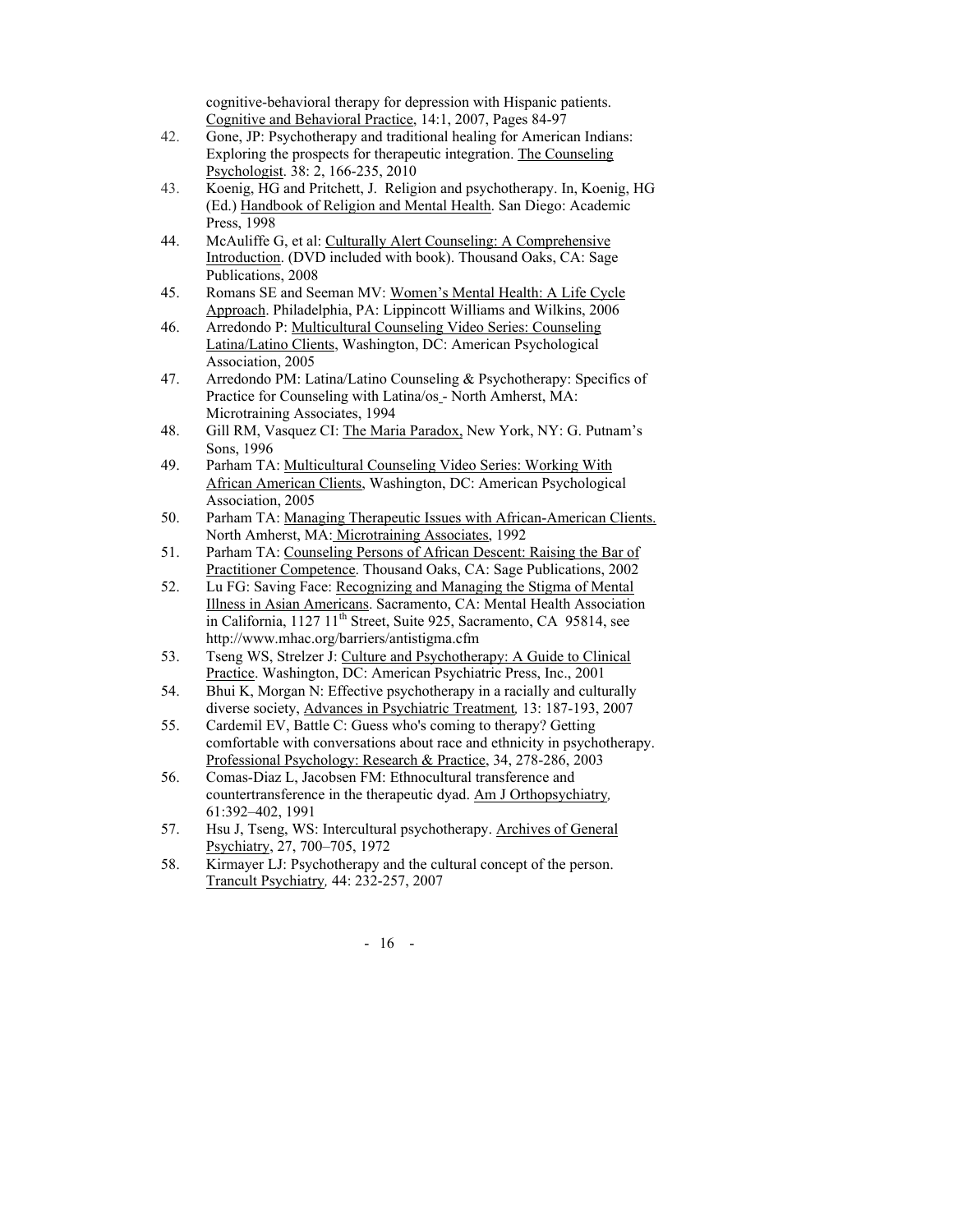- 59. Lewis DK: A cross-cultural model for psychotherapy: Working with the African-American client. Cultural Diversity and Ethnic Minority Psychology, 6:2, 1996
- 60. Poston WSC, Craine M, Atkinson DR: Counselor dissimilarity confrontation, client cultural mistrust, and willingness to self-disclose. J MultiCult Couns Dev, 19, 65-73, 1991
- 61. Seeley K: The listening cure: listening for culture in intercultural psychological treatments, Psychoanal Rev, Jun;92(3):431-52, 2005
- 62. Tummala-Narra P: Dynamics of race and culture in the supervisory encounter. Psychoanalytic Psychology, 21:2, 300-311, 2004
- 63. Bland IJ, Kraft IK: The therapeutic alliance across cultures. In Okpaku, S, ed., Clinical Methods in Transcultural Psychiatry*.* Washington, DC, APPI, 1998
- 64. Chin, JL: Toward a psychology of difference: psychotherapy for a culturally diverse population. In Chin JL, De La Cancela V, and Jenkins YM, Eds: Diversity in Psychotherapy: The Politics of Race, Ethnicity, and Gender, edited by. Westport, CT: Praeger Publishers, 1993
- 65. Foulks EF, Bland IJ, & Shervington D: Psychotherapy across cultures. In Oldham JM and Riba M (Eds.), Annual Review of Psychiatry (Vol. 14, pp. 511–528). Washington, DC: American Psychiatric Press, 1995
- 66. Sue DW, Sue D: Counseling the Culturally Diverse: Theory and practice, 5th Edition. New York: J. Wiley, 2007
- 67. Yamamoto J, Silva JA, Justice LF, Chang CY, Leong GB: Cross-cultural psychotherapy, in Gaw AC, ed, Culture, Ethnicity, and Mental Illness. Washington, DC: American Psychiatric Press, 1993
- 68. Lewis-Fernandez R, Diaz N: The cultural formulation: A method for assessing cultural factors affecting the clinical encounter, Psychiatric Quarterly, 73: 4, pp 271-95, 2002
- 69. Cheung F, Lin KM: Neurasthenia, depression and somatoform disorder In a Chinese-Vietnamese woman migrant. Culture, Medicine, and Psychiatry, 21: 247–258, 1997
- 70. McGoldrick M, Giordano J, Garcia-Preto N: Ethnicity and Family Therapy, 3rd Edition, New York: Guilford Press, 2005
- 71. Lu FG: Annotated Bibliography of Cultural Psychiatry and Other Topics, in Lim RF (ed.) Clinical Manual of Cultural Psychiatry. Arlington, VA: APPI, 2006, pp 271-290
- 72. Diamond M, Sigmundson HK: Sex reassignment at birth: Long-term review and clinical implications. *Arch Pediatr Adolesc Med* 15:298-304, 1997
- 73. Colapinto J: Gender Gap: What were the real reasons behind David Reimer's suicide? *Slate*, June 3, 2004
- 74. Colapinto J: The true story of John/Joan. *Rolling Stone*; Dec 11, 54-97. (available at http://www.infocirc.org/rollston.htm), 1997
- 75. Tyson P: A developmental line of gender identity, gender role, and choice of love object. *J Amer Psychoanal Assn* 30:61-80, 1982
- 76. Cahill L: Why sex matters for neuroscience. *Nature Reviews Neuroscience* 7:477-484, 2006

- 17 -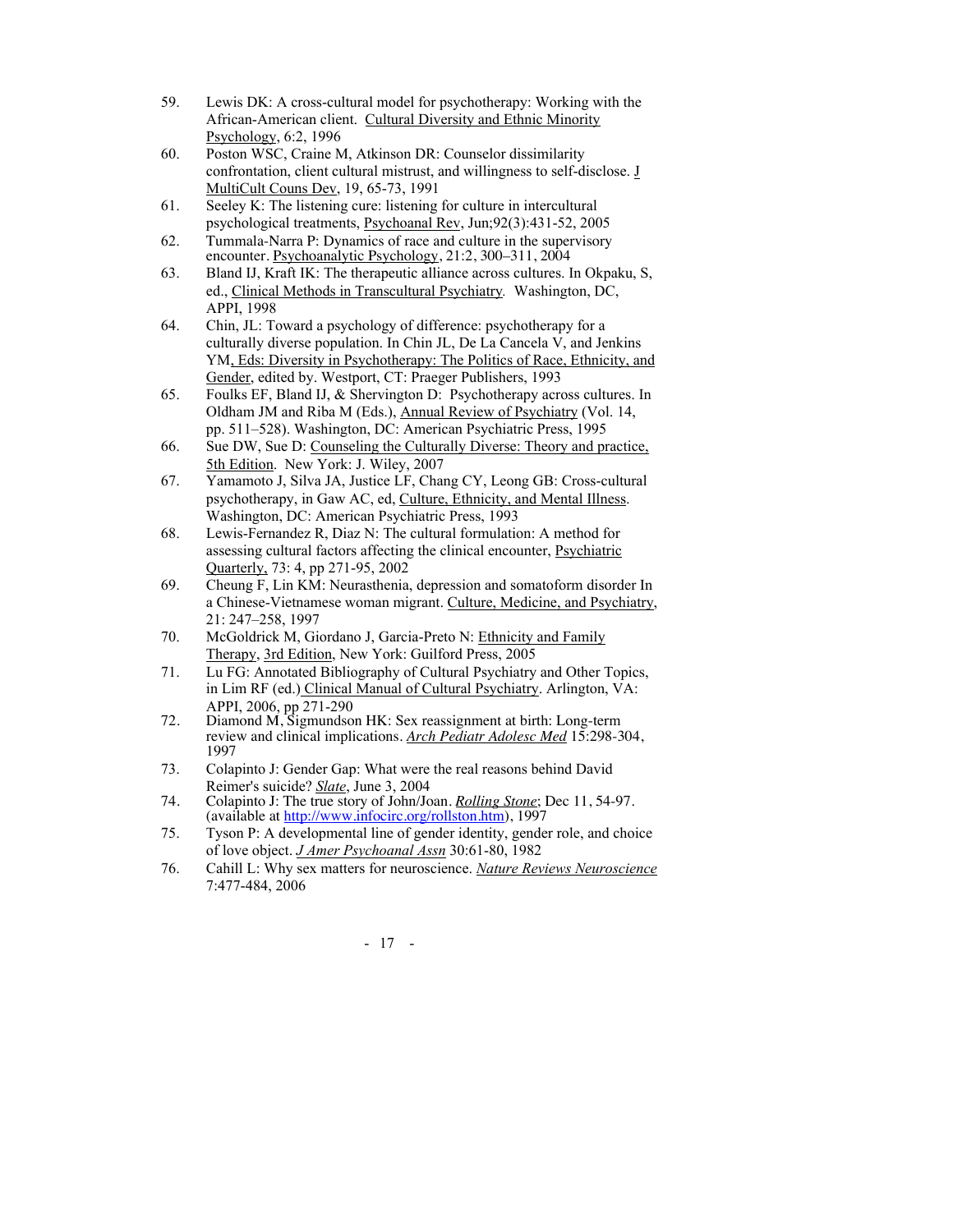- 77. Hampton T: Researchers tap into the male brain. *JAMA* 296:2301-2302, 2006
- 78. Atkinson S, Gabbard GO: Erotic transference in the male adolescentfemale analyst dyad. *Psychoanal St Child* 50:171-186, 1995
- 79. Hobday G, Mellman L, Gabbard GO: Complex sexualized transferences when the patient is male and the therapist female. *Am J Psych* 165:1525- 30, 2008
- 80. Gabbard GO: Sexual excitement and countertransference love in the analyst. *J Amer Psychoanal Assn* 42:1083-1106, 1994
- 81. Person E: Transference love and romantic love. In: *Dreams of Love and Fateful Encounters*. New York, Penguin Books, 1988, pp. 241-264
- 82. Tinsley JA, Mellman LA: Patients' reactions to a psychiatrist's pregnancy. *Am J Psych* 160:27-31, 2003
- 83. Mogul KM: The sex of the therapist. *Am J Psych* 139:1-11, 1982
- World Professional Association for Transgender Health: Standards of Care (available at: http://www.wpath.org/publications\_standards.cfm)
- 85. Soares C: The menopausal transition and depression: a window of vulnerability? *Menopause Management* March-April, 13-25, 2008
- 86. Goldstein SR, Stuenkel CA: The long and winding road of hormone therapy: Where are we today? *Women's Health Update*, Special supplement, March-April, 1-11, 2008

Optional readings:

- 87. Brizendine L: The Female Brain. NY, Morgan Road Books, 2006<br>88. Diamond MJ: Masculinity unraveled. J Amer Psychoanal Assn 54
- 88. Diamond MJ: Masculinity unraveled. *J Amer Psychoanal Assn* 54:1099- 1130, 2006
- 89. Ulberg R, Johansson P, Marble A, Hoglend P: Patient sex as moderator of effects of transference interpretation in a randomized controlled study of dynamic psychotherapy. *Can J Psych* ; 54:78-86, 2009
- 90. Nadelson CC, Notman MT: Gender issues in psychiatric treatment. In Gabbard GO. (Editor): *Treatment of Psychiatric Disorders*, 3rd Ed. Arlington, VA. American Psychiatric Publishing, 2001, pp. 21-45.
- 91. McWilliams N: Therapy across the sexual orientation boundary: Reflections of a heterosexual female analyst on working with lesbian, gay, and bisexual patients. *Gender and Psychoanalysis* 1:203-221, 1996

# **Instructional Methods**

1) Cultural Identity Awareness Exercise- Ask participants to first self-reflect on

their current cultural identity, and then introduce themselves considering many possible

cultural identity variables: where they are from, what language (s) they speak,

race/ethnicity, gender, sexual orientation, socioeconomic status, educational attainment,

spiritual/religious beliefs, roles that they play in their life, among others. This exercise

- 18 -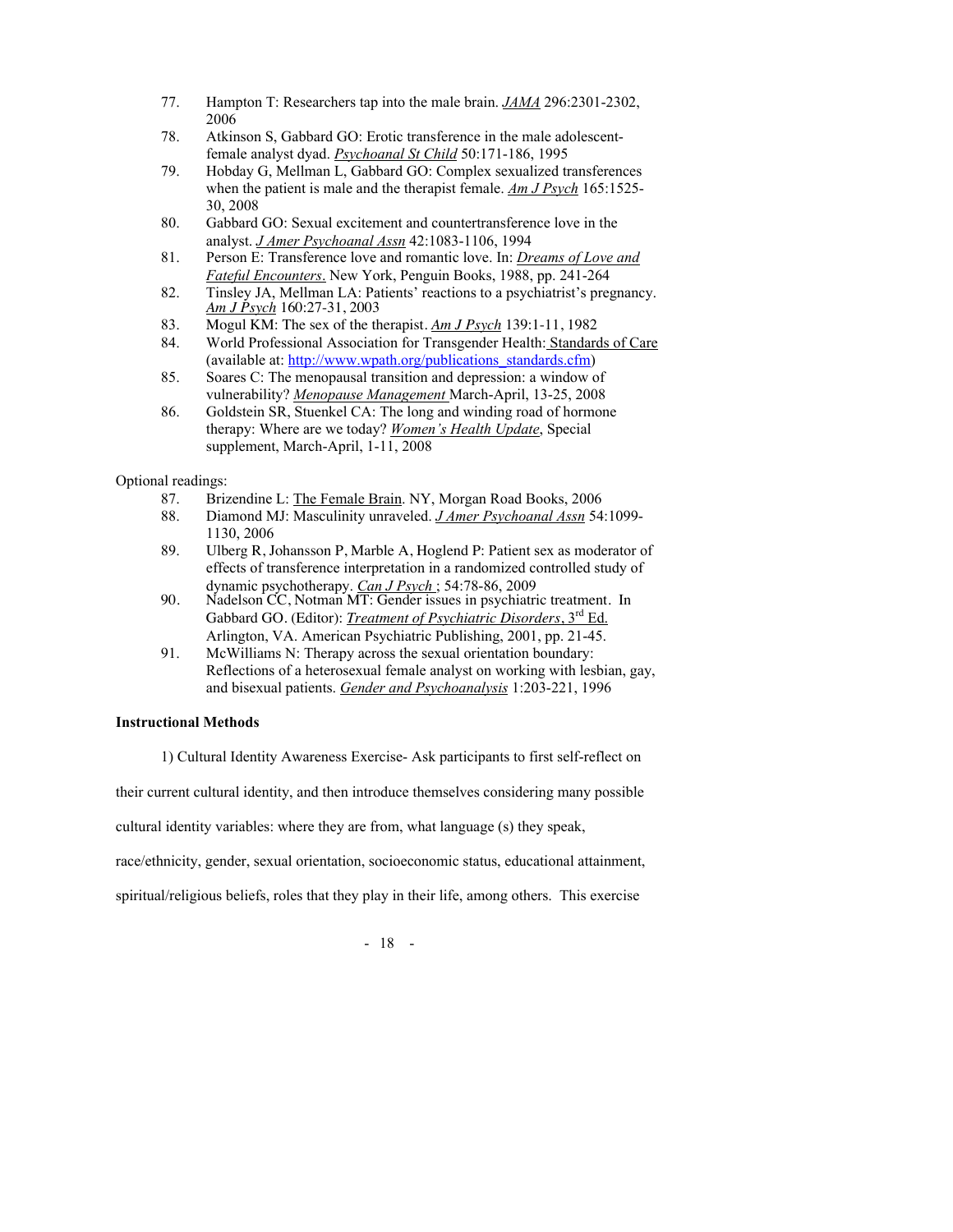can also be done in pairs first by noting the cultural identity differences between the two persons. Finally, the pairs could share their cultural identity similarities and differences with others in the group. The leader(s) of this exercise may wish to model this process first to facilitate the participants' engagement. A second exercise would be for each person to self-reflect on the development of their cultural identity over time and location changes focusing on times when differences were experienced between the person and others. Then, as with the first exercise, pairs could start the process to discuss between them their experiences of differences and its impact on cultural identity development, and finally sharing can take place in the larger group. This second exercise can also be modeled first by the leader(s).

2) Lectures on cultural generic assessment techniques organized with the DSM-

IV-TR OCF and discussion about cases (both published and current unpublished ones), which exemplify the use of the OCF.

A. Cultural identity of the individual with standardized patient,

B. Cultural idioms of distress, culture bound syndromes, explanatory models, and treatment pathways with standardized patient,

C. Cultural stressors and supports with standardized patient,

D. Cultural elements of the relationship between the clinician and the individual.

E. Overall assessment for differential diagnosis and treatment planning with standardized patient.

3) Lectures and discussion on culturally specific knowledge issues.

4) A journal club can supplement site-specific learning, as would case

conferences using the DSM-IV-TR OCF. Residents are expected to write and present

- 19 -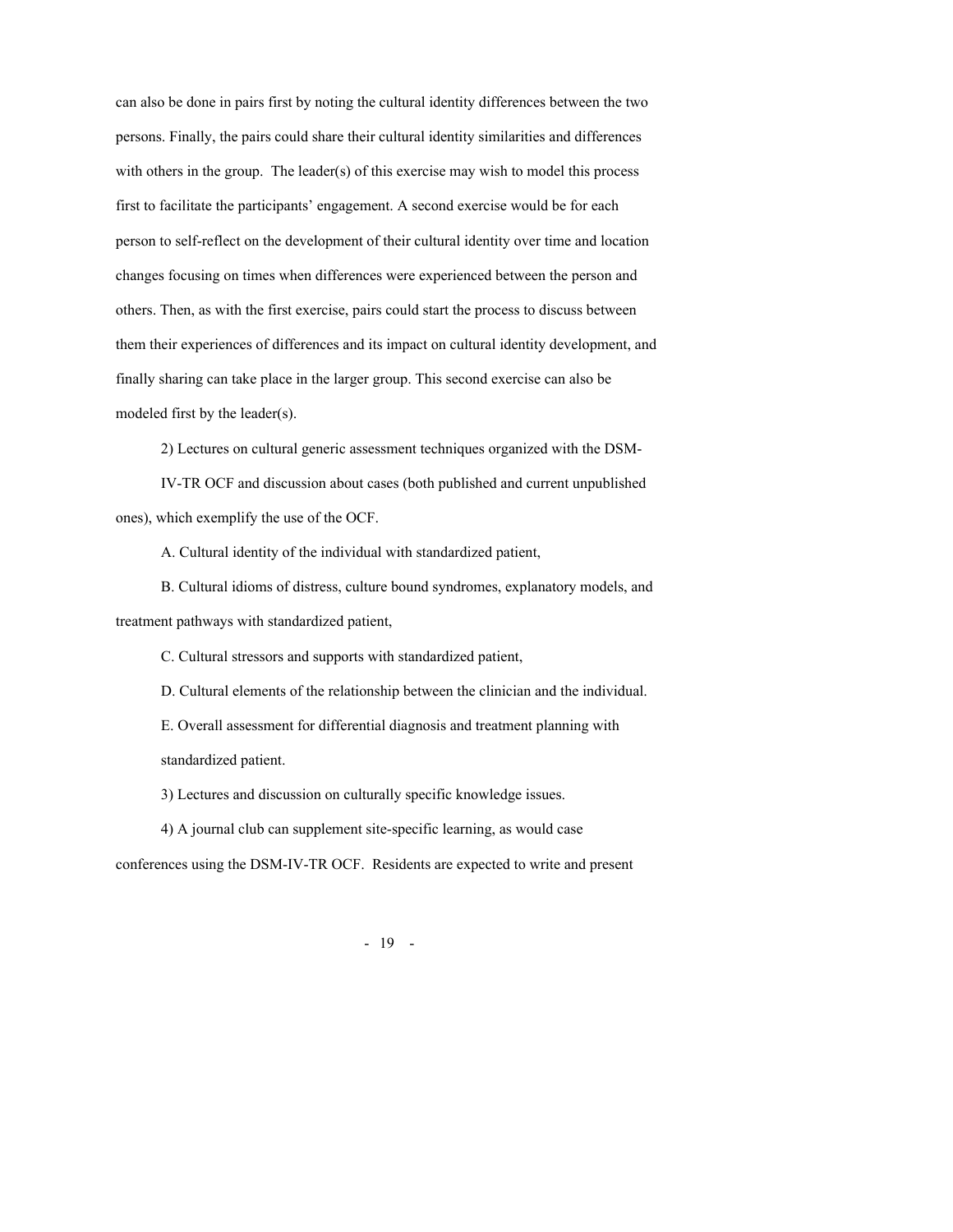cases incorporating the OCF.

5) Videos as a stimulus for discussion. Examples include: The Color of Fear to discuss racism (Lim, Diamond, Chang, et al), For the Bible Tells Me So, to discuss homophobia, The Alternative Fix, to discuss complimentary and alternative medicine, The Pill, to discuss women's health issues, The Culture of Emotions, to discuss the DSM-IV-TR OCF, and Saving Face: Recognizing and Managing the Stigma of Mental Illness in Asian Americans, to discuss the stigma of mental illness in Asian Americans.

6) Videotaped case material showing a demonstration of skills, followed by a practice session with a standardized patient, followed by formative evaluation with standardized patients.

7) Online learning, such as the use of the Association of Gay and Lesbian Psychiatrists, LGBT Mental Health Syllabus at http://www.aglp.org/gap.

### **Instructor Preparation**

Instructors must be familiar with the main concepts of cultural competence, including mental health/healthcare disparities, federal and state initiatives, and be aware of their own cultural identity and biases. All instructors should be familiar with the curricular material, and would be expected to have completed a cultural identity awareness exercise, complete reading of articles and viewing of tapes. The instructor would receive training in evaluating cultural assessment skills with the use of standardized patients. Instructors will also be given a training entitled- "A Train the Trainer's Workshop." Ideally, instructors should have clinical experience in working with culturally diverse patients including from ethnic minority groups.

- 20 -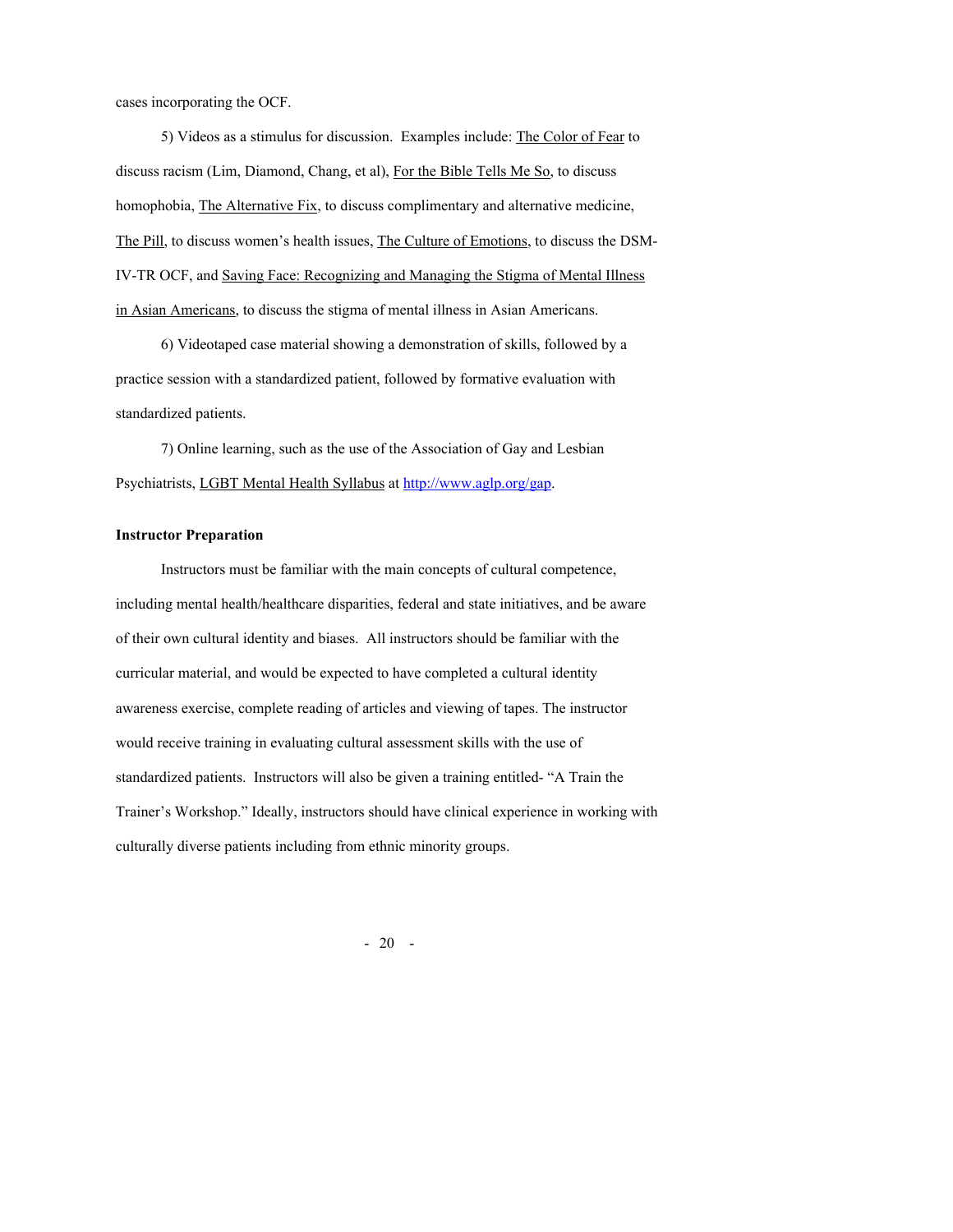## **Expectations of Learners**

Learners are expected to approach the curriculum with an open mind, to share personal experiences with racism and other biases based on cultural identity and working with other cultural groups, to be mindful of cultural factors in all patient interactions, to read all articles prior to lecture, and to bring in case examples for discussion using the DSM-IV-TR OCF.

#### **Creativity and Innovation**

Our curriculum is comprehensive and developmental. It recognizes that culture specific knowledge is necessary but insufficient as well as potentially promoting stereotypes when it is the sole focus of the curriculum. Culture generic cultural competence skills must be demonstrated, taught, and evaluated for a minimum level of proficiency. It emphasizes the concept of "just in time" learning, or developmentally appropriate objectives which teaches the concepts at a time in their training when residents are most likely to use them, such as psychotherapy skills during the usual third year outpatient experience. The curriculum emphasizes actual performance and evaluation of skills using standardized patients in lecture and informative evaluation. We have created our own training materials with a unique set of videotaped cases using a Caucasian interviewer and standardized patients to demonstrate the use of the OCF in interviewing.

# **Course outlines**

Two Phases: Culture-generic skills and attitudes, then culture-specific knowledge.

#### **Year one**

- 21 -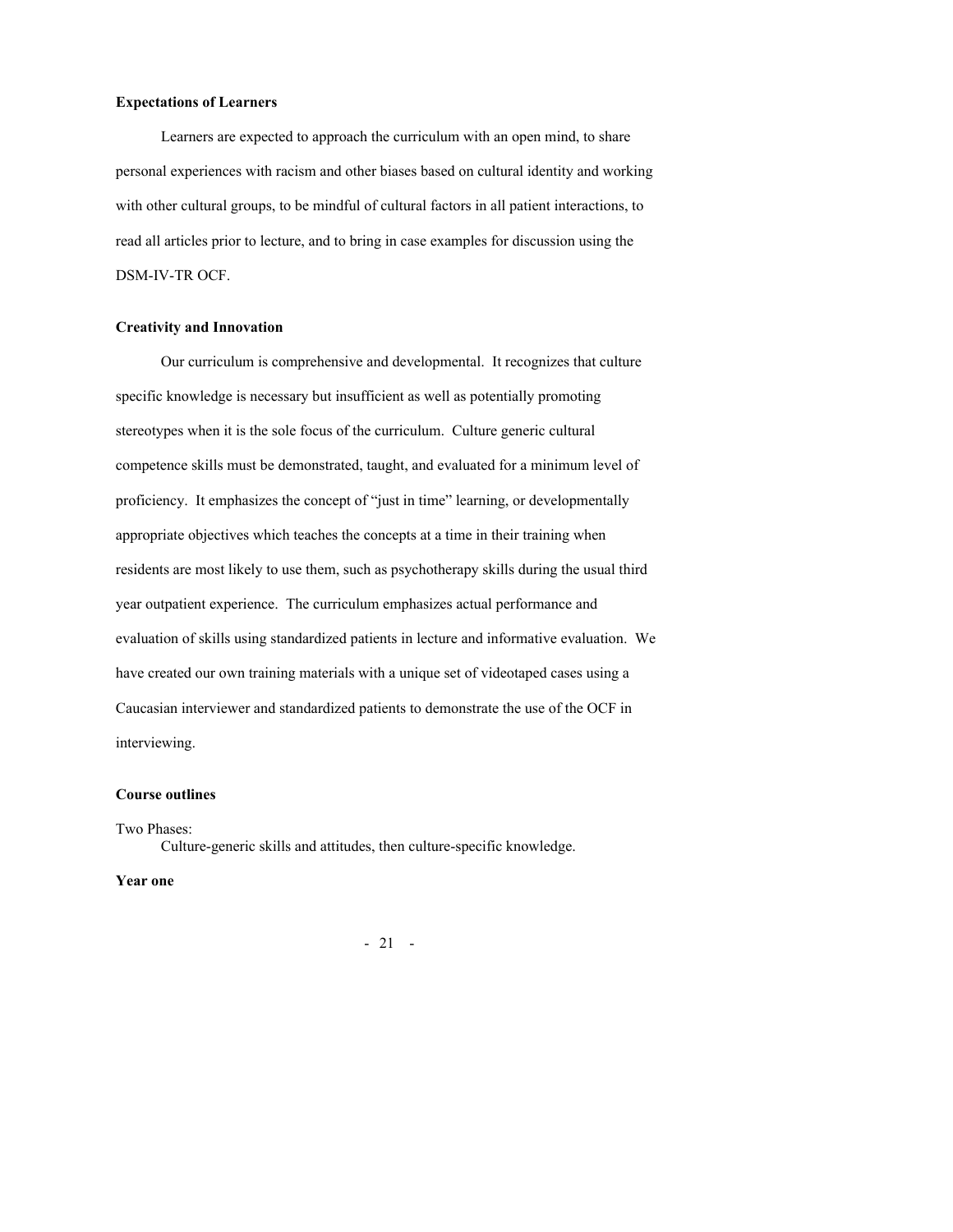Cultural identity awareness and the culture of medicine (Lurhman)

Cultural introductions Discussion Group Questions for Cultural Identity Awareness Exercise (Modeled after E. Pinderhughes)

- 1. What is your cultural identity?
- 2. What was your first experience with feeling different?
- 3. What is your ethnic background?
- 4. What has it meant to belong to your ethnic group?<br>5. How has it felt to belong to your ethnic group?
- 5. How has it felt to belong to your ethnic group?
- 6. What do you like about your ethnic identity?
- 7. What do you dislike?
- 8. What are your feelings about being White or a person-of-color?
- 9. How do you think others feel?

Spiritual History and Assessment- 2 sessions (Koenig, Koenig and Sloan, Pulchalski)

#### **Year two**

Rationale for cultural competence, (ACGME, RRC accreditation core competences on sociocultural issues) Health and mental health disparities (Lim, Lu, Hilty) (Lim) Supplement to Surgeon General's Report on Mental Health (USDHHS) Unequal Treatment (Smedley, et al) The business case for cultural competence (Brach, Frasierrector) Stereotypes vs. Generalizations (Mutha, Welsch) CLAS standards (OMH)

The DSM-IV-TR Outline for Cultural Formulation and assessment skills (APA, Caraballo, et. al., Ton, Lim) Cultural Identity: The "Addressing" acronym (Hays) is a good starting point for the assessment of cultural identity. **A**ge and generational influences **D**evelopmental and acquired **D**isabilities **R**eligion and spiritual orientation **E**thnicity **S**ocioeconomic status **S**exual orientation **I**ndigenous heritage **N**ational origin **G**ender Additional cultural identity variables to consider:

- 1. Language (s) spoken or preferred
- 2. Acculturation
	- 22 -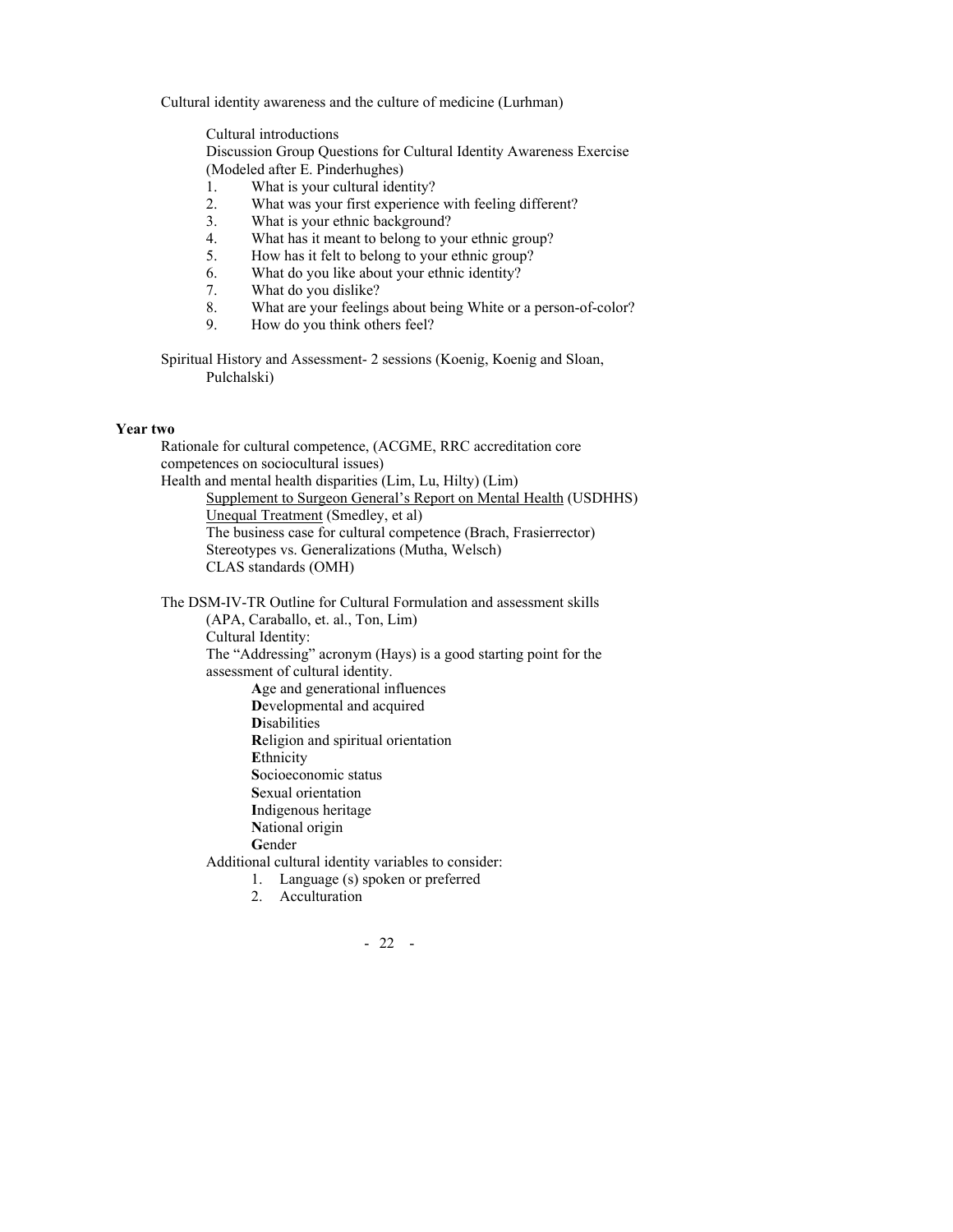- 3. Gender/ Gender Identity
- 4. Ethnicity
- 5. Nationality
- 6. Sexual orientation
- Religious or spiritual group
- 8. Political orientation
- 9. Vocational identity
- 10. Geographic location (i.e., rural, urban, suburban)

How? Developmental, social history, or direct questioning. Standardized Patient exercise- Part A of OCF

Idioms of Distress

- 1. Dizziness
- 2. Fatigue
- 3. Pain- headaches, backaches, stomach aches
- 4. Evil spirits
- Culture Bound Syndromes
	- 1. Ataque de Nervios
	- 2. Neurasthenia (Shenjing Shuairuo)
- Explanatory Models (Ton, Lim)
	- 1. Magic- Evil Eye
	- 2. Religious- Punishment
	- 3. Moral- Laziness, selfishness, weak will
	- 4. Medical-Ayurveda, Chinese Traditional Medicine,
		- Homeopathy, osteopathy, herbal treatments, etc.
	- 5. Psychological Stress

Kleinman's Questions (Kleinman)

- 1. What do you call your illness? What name does it have?
- 2. What do you think has caused the illness?
- 3. Why and when did it start?
- 4. What do you think the illness does? How does it work?
- 5. How severe is it? Will it have a short or long course?
- 6. What kind of treatment do you think the patient should receive? What are the most important results you hope she receives from this treatment?
- 7. What are the chief problems the illness has caused?
- 8. What do you fear most about the illness?
- Standardized Patient exercise- Part B of OCF

Standardized patient exercise- Part C- Cultural stressors and supports, spiritual assessment

Film example Part D- (Bland or Lim, Lu cases)

Standardized Patient exercise- Part E- Explaining the treatment plan,

including the patient's explanatory model and LEARN (Caraballo, et al) The Culture of Emotions- The DSM-IV-TR OCF (Lu, Koskoff)

The Color of Fear- Exploring feelings about racism (Lee Mun Wah)

- 23 -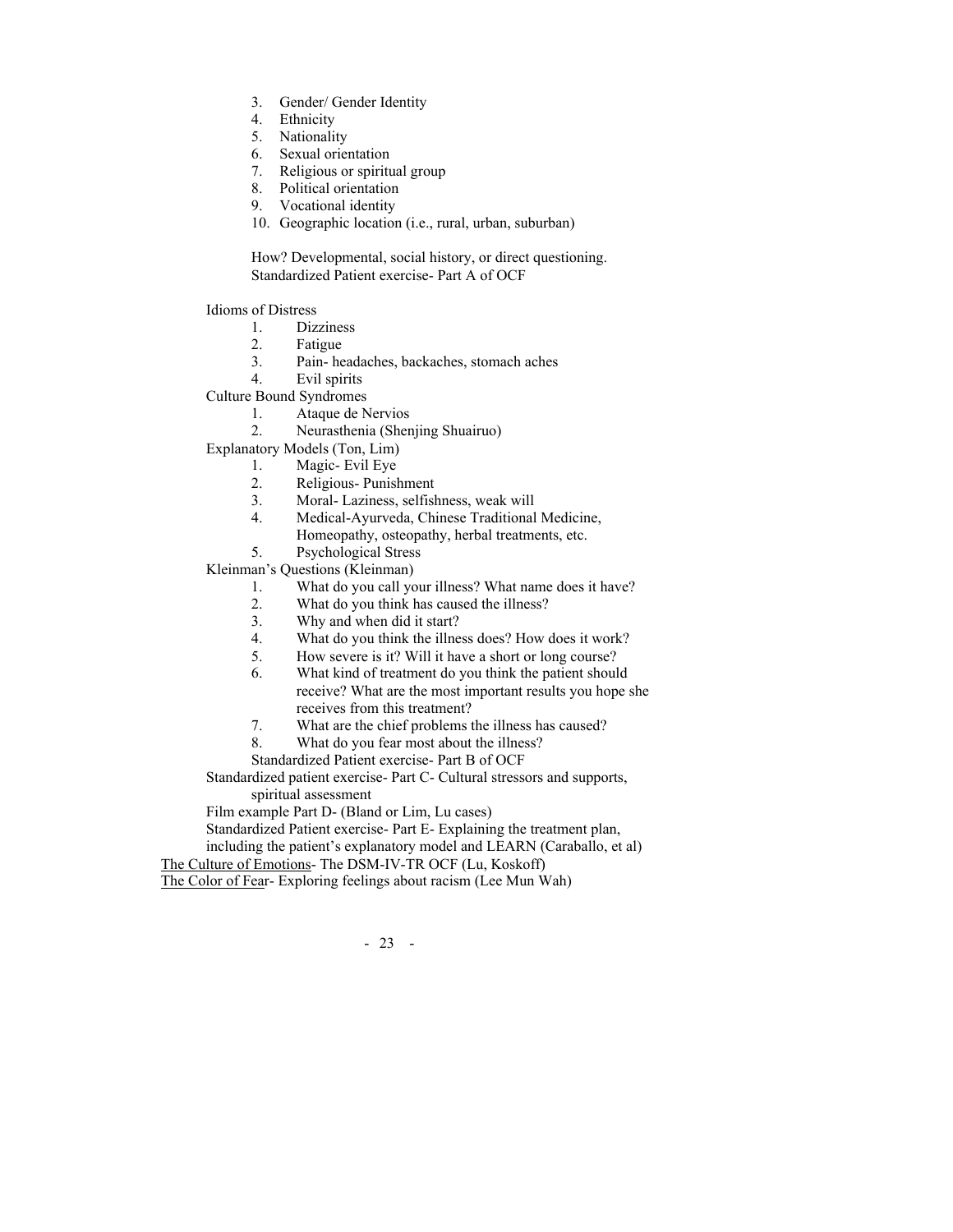How to use an Interpreter (Lee) American culture-Our culture and what it means to others Chapters from Clinical Manual of Cultural Psychiatry Ethnopsychopharmacology (Smith) African Americans (Primm) Asian Americans (Du) Hispanic Americans (Laria, Lewis-Fernandez) Native Americans (Fleming) Trauma and Substance Abuse LGBT- (AGLP- LGBT Curriculum) The History of Psychiatry and Homosexuality Taking a Sexual History with LBGT Patients Psychological Development & Life Cycle Psychotherapy Medical and Mental Health Transgender Intersex Diversity / People of Color



Russell Lim 5/4/10 1:28 AM **Formatted:** Bullets and Numbering

Culture and Depression (Lim, Ton)

Journal club: Explanatory models (Kleinman), Racism and misdiagnosis (Adebimpe), Cognitive behavioral therapy (Otto and Hinton, Hinton and Otto), Ethnography (Culhane Pera K), PTSD and Latinos.

Formative evaluation with standardized patients and feedback on videotaped interview, focusing on verbal and non-verbal communication.

#### **Year Three**

Adapting psychotherapy techniques and assumptions (references 43-68) Introduction to psychotherapy and culture Definitions Assumptions in Western psychotherapy Acculturation Communication and listening culturally Norms Techniques Barriers to multi-cultural therapy Communication style differences Ethnocultural transference and counter-transference (Comas Diaz, Jacobsen) Supervision and ethnicity (Tumula-Nara) Identity- Racial identity and cultural self-identity Practical clinical strategies Culturally Alert Counseling: A Comprehensive Introduction- DVD (McAuliffe) Saving Face: Recognizing and Managing the Stigma of Mental Illness in Asian Americans- Lu

- 24 -